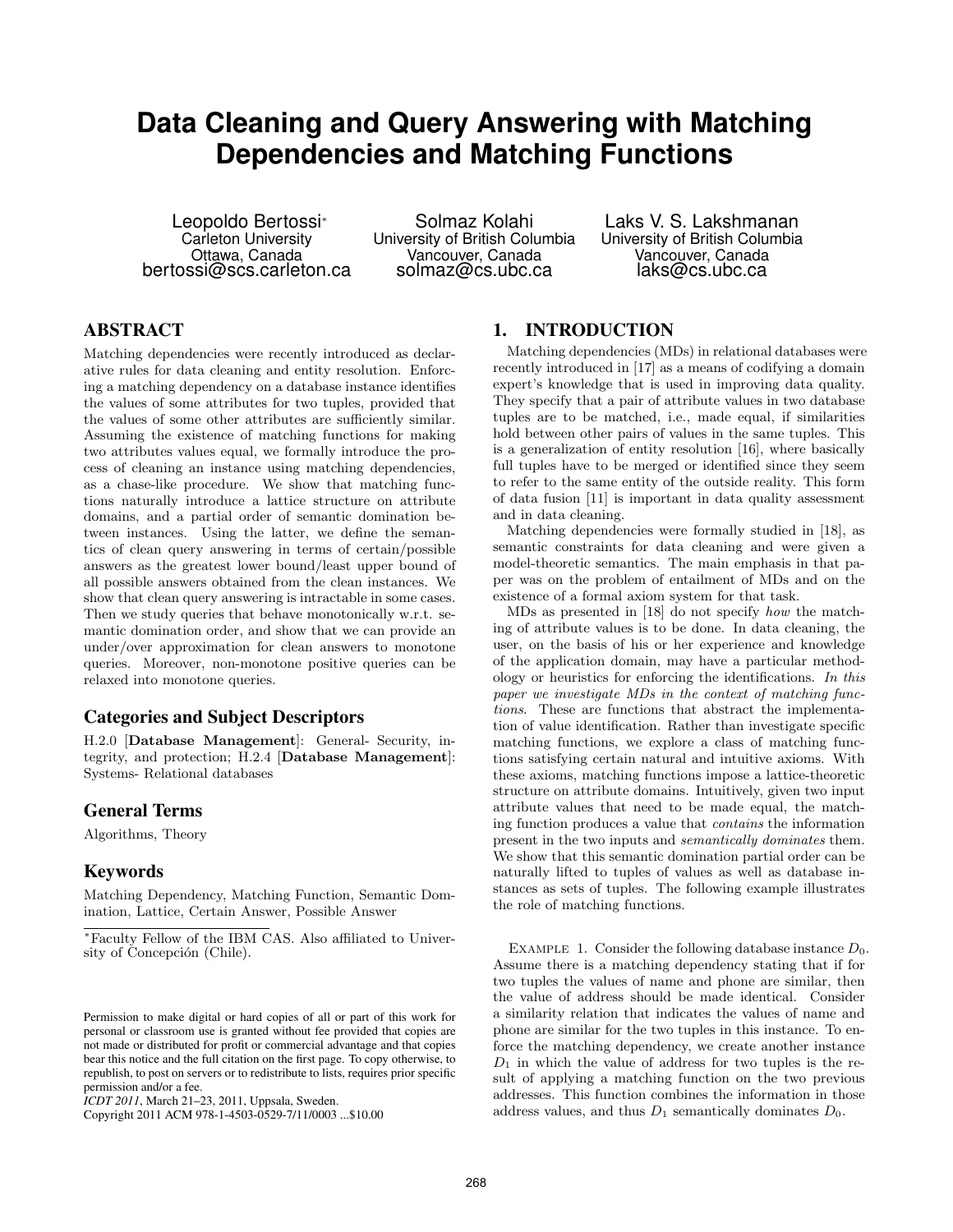| $D_0$ | name     | phone        | address             |  |
|-------|----------|--------------|---------------------|--|
|       | John Doe | (613)1234567 | Main St., Ottawa    |  |
|       | J. Doe   | $123\ 4567$  | 25 Main St.         |  |
|       |          |              |                     |  |
| $D_1$ | name     | phone        | address             |  |
|       | John Doe | (613)1234567 | 25 Main St., Ottawa |  |
|       | J. Doe   | 123 4567     | 25 Main St., Ottawa |  |

We can continue this process in a chase-like manner if there are still other MD violations in  $D_1$ .

The framework of [18] leaves the implementation details of data cleaning process with MDs completely unspecified and implicitly leaves it to the application on hand. We point out some limitations of the proposal in [18] for purposes of cleaning dirty instances in the presence of multiple MDs. We also show that a formulation of the formal semantics of satisfaction and enforcement of MDs that incorporates matching functions remedies this problem. In giving such a formulation, we revisit the original semantics for MDs proposed in [18], propose some changes and investigate their consequences. More precisely, we define intended clean instances, those that are obtained through the application of the MDs in a chase-like procedure. We further investigate properties of this procedure in relation to the properties of the matching functions, and show that, in general, the chase procedure produces several different clean instances, each of which semantically dominates the original dirty instance.

We then address the problem of query answering over a dirty instance, where the MDs do not hold. We take advantage of the semantic domination order between instances, and define clean answers by specifying a tight lower bound (corresponding to certain answers) and a tight upper bound (corresponding to possible answers) for all answers that can be obtained from any of the possibly many clean instances. We show that computing the exact bounds is intractable in general. However, in polynomial time we can generate an under-approximation for certain answers as well as an overapproximation for possible answers for queries that behave monotonically w.r.t. the semantic domination order.

We argue that monotone queries provide more informative answers on instances that have been cleaned with MDs and matching functions. We therefore introduce new relational algebra operators that make use of the underlying lattice structure on the domain of attribute values. These operators can be used to relax a regular positive relational algebra query and make it monotone w.r.t. the semantic domination order.

Recently, Swoosh [8] has been proposed as generic framework for entity resolution. In entity resolution, whole tuples are identified, or merged into a new tuple, whenever similarities hold between the tuples on some attributes. Accordingly, the similarity and matching functions work at the tuple level. Given their similarity of purpose, it is interesting to seek the relationship between the frameworks of MDs and of Swoosh. We address this question in this paper.

In summary, we make the following contributions:

- We identify the limitations of the original proposal of MDs [18] w.r.t. the application of data cleaning in the presence of multiple MDs and show that the limitations can be overcome by considering MDs along with matching functions.
- We study matching functions in terms of their prop-

erties, captured in the form of certain intuitive and natural axioms. Matching functions induce a lattice framework on attribute domains which can be lifted to a partial order over instances, that we call semantic domination.

- We formally characterize answering a query given a dirty instance and a set of MDs, and capture it using certain and possible answers. Computing these answers is intractable in general. For queries that are monotone w.r.t. the semantic domination relation, we develop a polynomial time heuristic procedure for obtaining under- and over-approximations of query answers.
- We demonstrate the power of the framework of MDs and of our chase procedure for MD application by reconstructing the most common case for Swoosh, the so-called union and merge case, in terms of matching dependencies with matching functions.

The paper is organized as follows. In Section 2, we provide necessary background on matching dependencies as originally introduced. We introduce matching functions and the notion of semantic domination in Section 3. Then we define the data cleaning process with MDs in Section 4. We explore the semantic of query answering in Section 5. In Section 6, we study monotone queries and show how clean answers can be approximated. We establish a connection to an important related work, Swoosh, in Section 7, and present concluding remarks in Section 8. Some of the proofs can be found in [10].

#### 2. BACKGROUND

A database schema  $\mathcal R$  is a set  $\{R_1, \ldots, R_n\}$  of relation names. Every relation  $R_i$  is associated with a set of attributes, written as  $R_i(A_1, \ldots, A_m)$ , where each attribute  $A_j$  has a domain  $Dom_{A_j}$ . We assume that attribute names are different across relations in the schema, but two attributes  $A_j$ ,  $A_k$  can be *comparable*, i.e.,  $Dom_{A_j} = Dom_{A_k}$ . An instance D of schema  $\mathcal R$  assigns a finite set of tuples  $t^D$ to every relation  $R_i$ , where  $t^D$  can be seen as a function that maps every attribute  $A_j$  in  $R_i$  to a value in  $Dom_{A_j}$ . We write  $t^D[A_j]$  to refer to this value. When X is a list of attributes, we may write  $t^D[X]$  to refer to the corresponding list of attribute values. A tuple  $t^D$  for a relation name  $R \in \mathcal{R}$  is called an R-tuple. We deal with queries  $\mathcal{Q}$  that are expressed in relational algebra, and treat them as operators that map an instance  $D$  to an instance  $Q(D)$ .

For every attribute  $A$  in the schema, we assume a binary similarity relation  $\approx_A \subset Dom_A \times Dom_A$ . Notice that whenever A and A' are comparable, the similarity relations  $\approx_A$ and  $\approx_{A'}$  are identical. We assume that each  $\approx_A$  is symmetric and subsumes equality, i.e.,  $=_{Dom_A} \subseteq \approx_A$ . When there is no confusion, we simply use  $\approx$  for the similarity relation. In particular, for lists of pairwise comparable attributes,  $X_i = A_1^i, \ldots, A_n^i, i = 1, 2$ , we write  $X_1 \approx X_2$  to mean  $A_1^1 \approx_1 A_1^2 \wedge \cdots \wedge A_n^1 \approx_n A_n^2$ , where  $\approx_i$  is the similarity relation applicable to attributes  $A_i^1, A_i^2$ .

Given two pairs of pairwise comparable attribute lists  $X_1, X_2$  and  $Y_1, Y_2$  from relations  $R_1, R_2$ , resp., a matching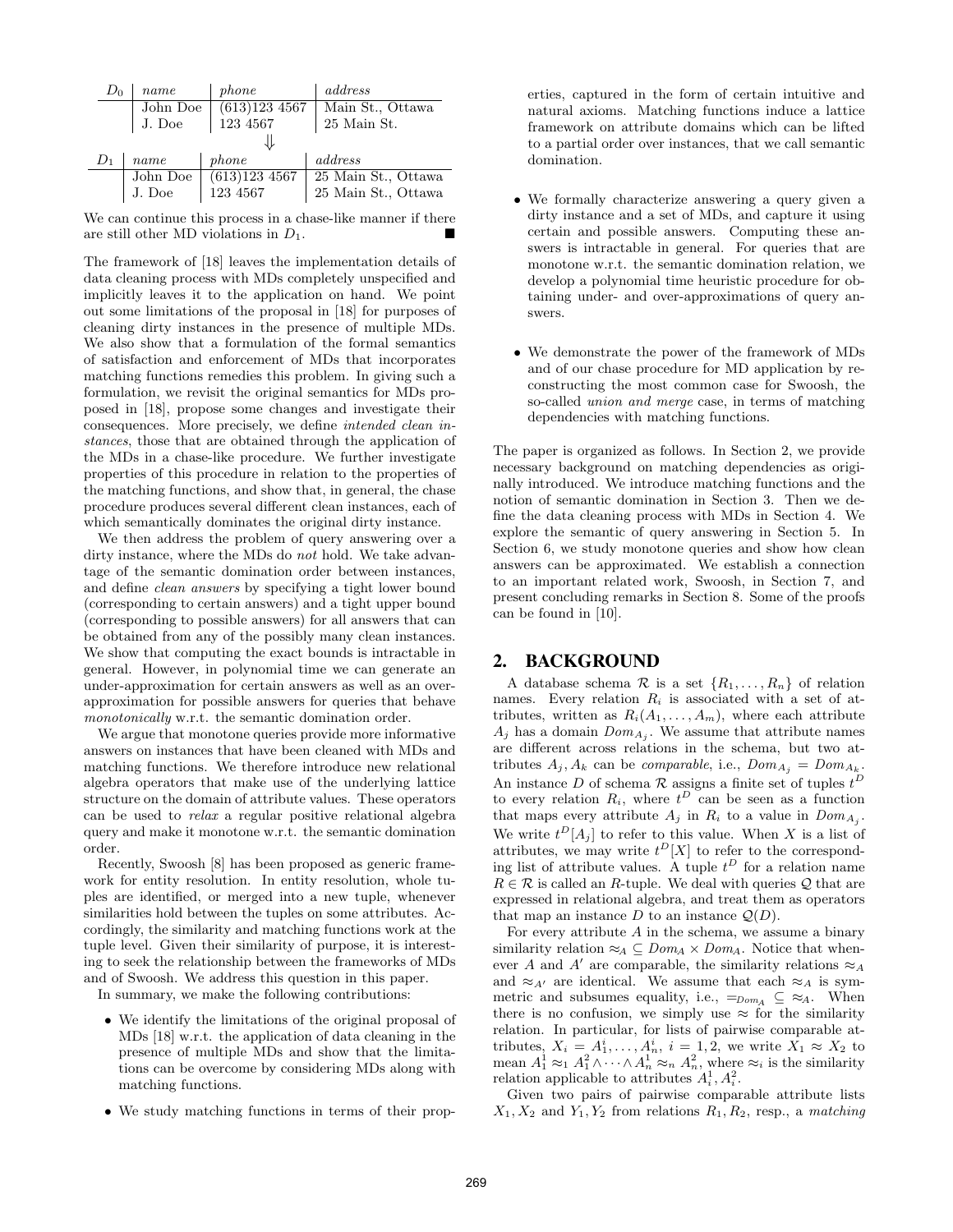dependency (MD) [18] is a sentence of the form

$$
\varphi: R_1[X_1] \approx R_2[X_2] \to R_1[Y_1] \rightleftharpoons R_2[Y_2].^1 \tag{1}
$$

This dependency intuitively states that if for an  $R_1$ -tuple  $t_1$  and an  $R_2$ -tuple  $t_2$  in instance D, the attribute values in  $t_1^D[X_1]$  are similar to attribute values in  $t_2^D[X_2]$ , then we need to make the values  $t_1^D[Y_1]$  and  $t_2^D[Y_2]$  pairwise identical.

Enforcing MDs may cause a database instance  $D$  to be changed to another instance  $D'$ . To keep track of every single change, we assume that every tuple in an instance has a unique identifier  $t$ , which could identify it in both instance D and its changed version D'. We use  $t^D$  and  $t^{D'}$  to refer to a tuple and its changed version in  $D'$  that has resulted from enforcing an MD. For convenience, we may use the terms tuple and tuple identifier interchangeably.

Fan et al. [18] give a *dynamic semantics* for matching dependencies in terms of a pair of instances: one where the similarities hold, and a second where the specified identifications have been enforced:

DEFINITION 1. [18] A pair of instances  $(D, D')$  satisfies the MD  $\varphi: R_1[X_1] \approx R_2[X_2] \to R_1[Y_1] \rightleftharpoons R_2[Y_2]$ , denoted  $(D, D') \models \varphi$ , if for every  $R_1$ -tuple  $t_1$  and  $R_2$ -tuple  $t_2$  in D that match the left-hand side of  $\varphi$ , i.e.,  $t_1^D[X_1] \approx t_2^D[X_2]$ , the following holds in the instance  $D'$ :

- (a)  $t_1^{D'}[Y_1] = t_2^{D'}[Y_2]$ , i.e., the values of the right-hand side attributes of  $\varphi$  have been identified in  $D'$ ; and
- (b)  $t_1, t_2$  in D' match the left-hand side of  $\varphi$ , that is,  $t_1^{D'}[X_1] \approx t_2^{D'}[X_2].$

For a set  $\Sigma$  of MDs,  $(D, D') \models \Sigma$  iff  $(D, D') \models \varphi$  for every  $\varphi \in \Sigma$ . An instance D' is called *stable* if  $(D', D') \models \Sigma$ .

Notice that a stable instance satisfies the MDs by itself, in the sense that all the required identifications are already enforced in it. Whenever we say that an instance is dirty, we mean that it is not stable w.r.t. the given set of MDs.

While this definition may be sufficient for the implication problem of MDs considered by Fan et al. [18], it does not specify how a dirty database should be updated to obtain a clean instance, especially when several interacting updates are required in order to enforce all the MDs. Thus, it does not give a complete prescription for the purpose of cleaning dirty instances. Moreover, from a different perspective, the requirements in the definition may be too strong, as the following example shows.

EXAMPLE 2. Consider the set of MDs  $\Sigma$  consisting of  $\varphi_1$ :  $R[A] \approx R[A] \rightarrow R[B] \rightleftharpoons R[B]$  and  $\varphi_2: R[B, C] \approx R[B, C] \rightarrow$  $R[D] \implies R[D]$ . The similarities are:  $a_1 \approx a_2, b_2 \approx b_3$ ,  $c_2 \approx c_3$ . Instance  $D_0$  below is not a stable instance, i.e., it does not satisfy  $\varphi_1, \varphi_2$ . We start by enforcing  $\varphi_1$  on  $D_0$ .

| $D_0$   A B C D                                                                                         |  |  |  | $D_1$   A   B   C   D                                                                                                                                                |  |
|---------------------------------------------------------------------------------------------------------|--|--|--|----------------------------------------------------------------------------------------------------------------------------------------------------------------------|--|
|                                                                                                         |  |  |  |                                                                                                                                                                      |  |
|                                                                                                         |  |  |  |                                                                                                                                                                      |  |
| $\begin{vmatrix} a_1 & b_1 & c_1 & d_1 \\ a_2 & b_2 & c_2 & d_2 \\ a_3 & b_3 & c_3 & d_3 \end{vmatrix}$ |  |  |  | $\begin{array}{ c c c } \hline a_1 & \langle b_1, b_2 \rangle & c_1 & d_1 \ a_2 & \langle b_1, b_2 \rangle & c_2 & d_2 \ a_3 & b_3 & c_3 & d_3 \ \hline \end{array}$ |  |

Let  $\langle b_1, b_2 \rangle$  in instance  $D_1$  denote the value that replaces  $b_1$  and  $b_2$  to enforce  $\varphi_1$  on instance  $D_0$ , and assume that

 $\langle b_1, b_2 \rangle \not\approx b_3$ . Now,  $(D_0, D_1) \models \varphi_1$ . However,  $(D_0, D_1) \not\models$  $\varphi_2.$ 

If we identify  $d_2, d_3$  via  $\langle d_2, d_3 \rangle$  producing instance  $D_2$ , the pair  $(D_0, D_2)$  satisfies condition (a) in Definition 1 for  $\varphi_2$ , but not condition (b). Notice that making more updates on  $D_1$  (or  $D_2$ ) to obtain an instance  $D'$ , such that  $(D_0, D') \models$ Σ, seems hopeless as  $\varphi_2$  will not be satisfied because of the broken similarity that existed between  $b_2$  and  $b_3$ .

Definition 1 seems to capture well the one-step enforcement of a single MD. However, as shown by the above example, the definition has to be refined in order to deal with sets of interacting MDs and to capture an iterative process of MD enforcement. We address this problem in Section 4.

Another issue worth mentioning is that stable instances  $D'$  for D and  $\Sigma$  are not subject to any form of minimality criterion on  $D'$  in relation with  $D$ . We would expect such an instance to be obtained via the enforcement of the MDs, without unnecessary changes. Unfortunately, this is not the case here: If in Example 2 we keep only  $\varphi_1$ , and in instance  $D_1$  we change  $a_3$  by an arbitrary value  $a_4$  that is not similar to either  $a_1$  or  $a_2$ , we obtain a stable instance with origin in  $D_0$ , but the change of  $a_3$  is unjustified and unnecessary. We will also address this issue.

Following [18], we assume in the rest of this paper that each MD is of the form  $R_1[X_1] \approx R_2[X_2] \rightarrow R_1[A_1] \rightleftharpoons$  $R_2[A_2]$ . That is, the right-hand side of each MD contains a pair of single attributes.

# 3. MATCHING FUNCTIONS AND SEMAN-TIC DOMINATION

In order to enforce a set of MDs (cf. Section 4) we need an operation that identifies two values whenever necessary. With this purpose in mind, we will assume that for each comparable pair of attributes  $A_1, A_2$  with domain  $Dom_A$ , there is a binary matching function  $m_A : Dom_A \times Dom_A \rightarrow Dom_A$ , such that the value  $m_A(a, a')$  is used to replace two values  $a, a' \in Dom_A$  whenever the two values need to be made equal. Here are a few natural properties to expect of the matching function *m*<sup>A</sup> (similar properties were considered in [8], cf. Section 7): For  $a, a', a'' \in Dom_A$ ,

| I (Idempotency): | $m_A(a,a) = a$                                                           |
|------------------|--------------------------------------------------------------------------|
|                  | <b>C</b> (Commutativity): $m_A(a, a') = m_A(a', a)$ ,                    |
|                  | <b>A</b> (Associativity): $m_A(a, m_A(a', a'')) = m_A(m_A(a, a'), a'').$ |

It is reasonable to assume that any matching function satisfies at least these three axioms. Idempotency is a natural assumption as it is never desirable to replace two values that are already identical with a new value. Commutativity and associativity are also expected, intuitively because applying a matching function to make two or more values identical should not be sensitive to the order in which those values are visited. Under these assumptions, the structure  $(Dom_A, m_A)$ forms a *join semilattice*,  $L_A$ , that is, a partial order with a least upper bound (lub) for every pair of elements. The induced partial order  $\prec_A$  on the elements of *Dom<sub>A</sub>* is defined as follows: For every  $a, a' \in Dom_A$ ,  $a \preceq_A a'$  whenever  $m_A(a, a') = a'$ . The *lub* operator with respect to this partial order coincides with  $m_A$ :  $lub_{\leq A}\{a, a'\} = m_A(a, a').$ 

A natural interpretation for the partial order  $\preceq_A$  in the context of data cleaning would be the notion of semantic *domination.* Basically, for two elements  $a, a' \in Dom_A$ , we say that a' semantically dominates a if we have  $a \preceq_A a'$ .

<sup>&</sup>lt;sup>1</sup>All the variables in  $X_i, Y_j$  are implicitly universally quantified in front of the formula.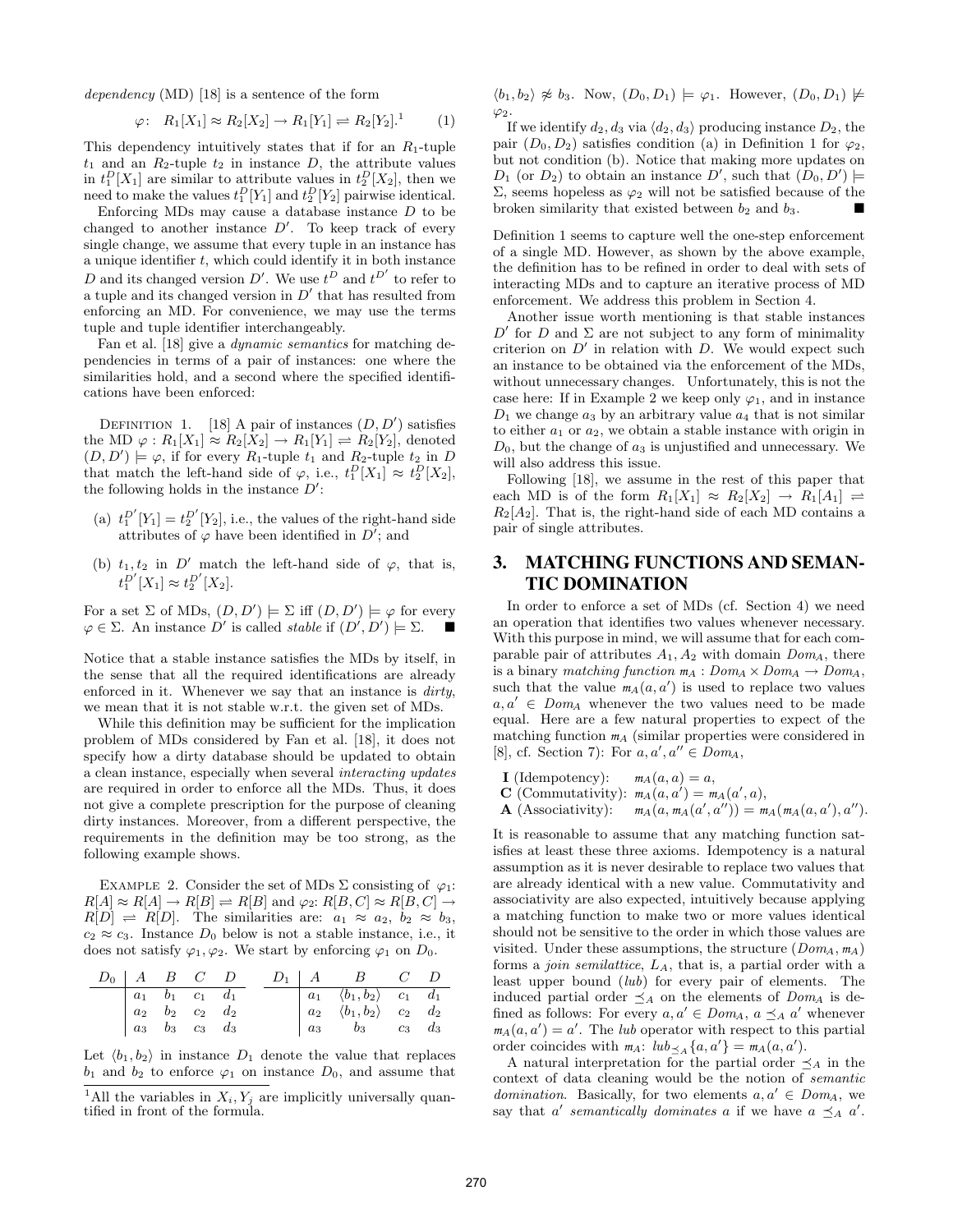In the process of cleaning the data by enforcing matching dependencies, we always replace two values  $a, a'$ , whenever certain similarities hold, by the value  $m_A(a, a')$  that semantically dominates both  $a$  and  $a'$ . This notion of domination is also related to relative information contents [12, 22, 23].

To define the semantics of query answering on instances that have been cleaned with matching dependencies, we might, in addition, need the existence of the greatest lower bound  $(glb)$  for any two elements in the domain of an attribute. We therefore assume that  $(Dom_A, m_A)$  is a lattice (i.e., both lub and glb exist for every pair of elements in  $Dom_A$  w.r.t.  $\preceq_A$ ). Moreover, there is a special element  $\bot \in Dom_A$  such that  $m_A(a, \bot) = a$ , for every  $a \in Dom_A$ . Notice that if we add an additional assumption to the semilattice, which requires that for every element  $a \in Dom_A$ , the set  $\{c \in Dom_A \mid c \preceq_A a\}$  (the set of elements c with  $m_A(a, c) = a$ , is finite, then  $glb_{\preceq_A}\{a, a'\}$  does exist for every two elements  $a, a' \in Dom_A$  and is equal to  $lub_{\preceq A}\{c \in$  $Dom_A \mid c \preceq_A a$  and  $c \preceq_A a'$ . We could also assume the existence of another special element  $\top \in Dom_A$  such that  $m_A(a, \top) = \top$ , for every  $a \in Dom_A$ . This element could represent the existence of inconsistency in data whenever matching dependencies force to match two completely unrelated elements  $a, a'$  from the domain, in which case  $m_A(a, a') = \top$ . However, the existence of  $\top$  is not essential in our framework.

Example 3. We give a few concrete examples of matching functions for different attribute domains. Our example functions have all the properties  $I, C$ , and  $A$ .

- Name, Address, Phone Each atomic value s of these string domains could be treated as a singleton set  $\{s\}$ . Then a matching function  $m(S_1, S_2)$  for sets of strings  $S_i$ could return  $S_1 \cup S_2$ . E.g., when matching addresses, *m*({'2366 Main Mall'}, {'Main Mall, Vancouver'}) could return {'2366 Main Mall', 'Main Mall, Vancouver'}. (This union matching function is further investigated in Section 7.) Alternatively, a more sophisticated matching function could merge two input strings into a third string that contains both of the inputs. E.g., the match of the two input strings above could instead be '2366 Main Mall, Vancouver'.
- Age, Salary, Price Each atomic value a in these numerical domains could be treated as an interval  $[a, a]$ . Then the matching function  $m([a_1, b_1], [a_2, b_2])$  would return the smallest interval containing both  $[a_1, b_1]$  and  $[a_2, b_2]$ , i.e.,  $m([a_1, b_1], [a_2, b_2]) = [min\{a_1, a_2\}, max\{b_1, b_2\}].$
- Boolean Attributes For attributes which take either a 0 or 1 value, the matching function would return  $m(0, 1) =$  $\top$ , where  $\top$  shows inconsistency in the data, and furthermore  $m(0, T) = T$  and  $m(1, T) = T$ . In this case, the purpose of applying the matching function is to record the inconsistency in the data and still conduct sound reasoning in presence of inconsistency.<sup>2</sup>

An additional property of matching functions worthy of consideration is *similarity preservation*, that is, the result of applying a matching function preserves the similarity that

existed between the old value being replaced and other values in the domain. More formally:

**S** (Similarity Preservation): If  $a \approx a'$ , then  $a \approx m_A(a', a'')$ , for every  $a, a', a'' \in Dom_A$ .

Unlike the previous properties  $(I, C, A)$ , property S turns out to be a strong assumption, and we must consider both matching functions with S and without it. Indeed, notice that since  $\approx$  subsumes equality, and  $m_A$  is commutative, assumption **S** implies  $a \approx m_A(a, a')$  and  $a' \approx m_A(a, a')$ , i.e., similarity preserving matching always results in a value similar to the value being replaced. In the rest of the paper, we assume that for every comparable pair of attributes  $A_1, A_2,$ there is an idempotent, commutative, and associative binary matching function  $m_A$ . Unless otherwise specified, we do not assume that these functions are similarity preserving.

DEFINITION 2. Let  $D_1, D_2$  be instances of schema  $\mathcal{R}$ , and  $t_1, t_2$  be two R-tuples in  $D_1, D_2$ , respectively, with  $R \in \mathcal{R}$ . We write  $t_1^{D_1} \preceq t_2^{D_2}$  if  $t_1^{D_1}[A] \preceq_A t_2^{D_2}[A]$  for every attribute A in R. We write  $D_1 \sqsubseteq D_2$  if for every tuple  $t_1$  in  $D_1$ , there is a tuple  $t_2$  in  $D_2$ , such that  $t_1^{D_1} \preceq t_2^{D_2}$ .

Clearly, the relation  $\preceq$  on tuples can be applied to tuples in the same instance. The ordering  $\Box$  on sets has been used in the context of complex objects [6, 25] and also powerdomains, where it is called *Hoare ordering* [12]. It is also used in [8] for entity resolution (cf. Section 7). It is known that for  $\sqsubseteq$  to be a partial order, specifically to be antisymmetric, we need to deal with *reduced* instances  $[6]$ , i.e., instances  $D$ in which there are no two different tuples  $t_1, t_2$ , such that  $t_1^D \preceq t_2^D$ . We can obtain the *reduced version* of every instance D by removing every tuple  $t_1$ , such that  $t_1^D \preceq t_2^D$  for another tuple  $t_2$  in  $D$ .

Next we will show that the set of reduced instances with the partial order  $\subseteq$  forms a lattice: the least upper bound and the greatest lower bound for every finite set of reduced instances exist. This result will be used later for query answering. We adapt some of the results from [6], where they prove a similar result for a lattice formed by the set of complex objects and the sub-object partial order.

DEFINITION 3. Let  $D_1, D_2$  be instances of schema  $\mathcal{R}$ , and  $t_1, t_2$  be two R-tuples in  $D_1, D_2$ , respectively, for  $R \in \mathcal{R}$ .

- (a) We define  $D_1 \gamma D_2$  to be the reduced version of  $D_1 \cup D_2$ , where  $D_1 \cup D_2$  refers to the set-theoretic union of  $D_1$ and  $D_2$ .
- (b) We define  $t_1 \wedge t_2$  to be tuple t, such that  $t[A] =$  $glb_{\preceq A} \{t_1^{D_1}[A], t_2^{D_2}[A]\}$  for every attribute A in R.
- (c) We define  $D_1 \wedge D_2$  to be the reduced version of the instance that assigns the set of tuples  $\{t_1 \wedge t_2 \mid t_1 \in$  $D_1, t_2 \in D_2, t_1, t_2 \text{ } R\text{-tuples}$  to every  $R \in \mathcal{R}$ .

Next we show that the operations defined in Definition 3 are equivalent to the greatest lower bound and least upper bound of instances w.r.t. the partial order  $\sqsubseteq$ .

LEMMA 1. For every two instances  $D_1, D_2$  and R-tuples  $t_1, t_2$  in  $D_1, D_2$ , the following holds:

1.  $D_1 \nightharpoonup D_2$  is the least upper bound of  $D_1, D_2$  w.r.t.  $\sqsubseteq$ .

2.  $t_1 \wedge t_2$  is the greatest lower bound of  $t_1, t_2$  w.r.t.  $\preceq$ .

<sup>2</sup>Matching of boolean attributes requires the existence of the top element  $\top$ .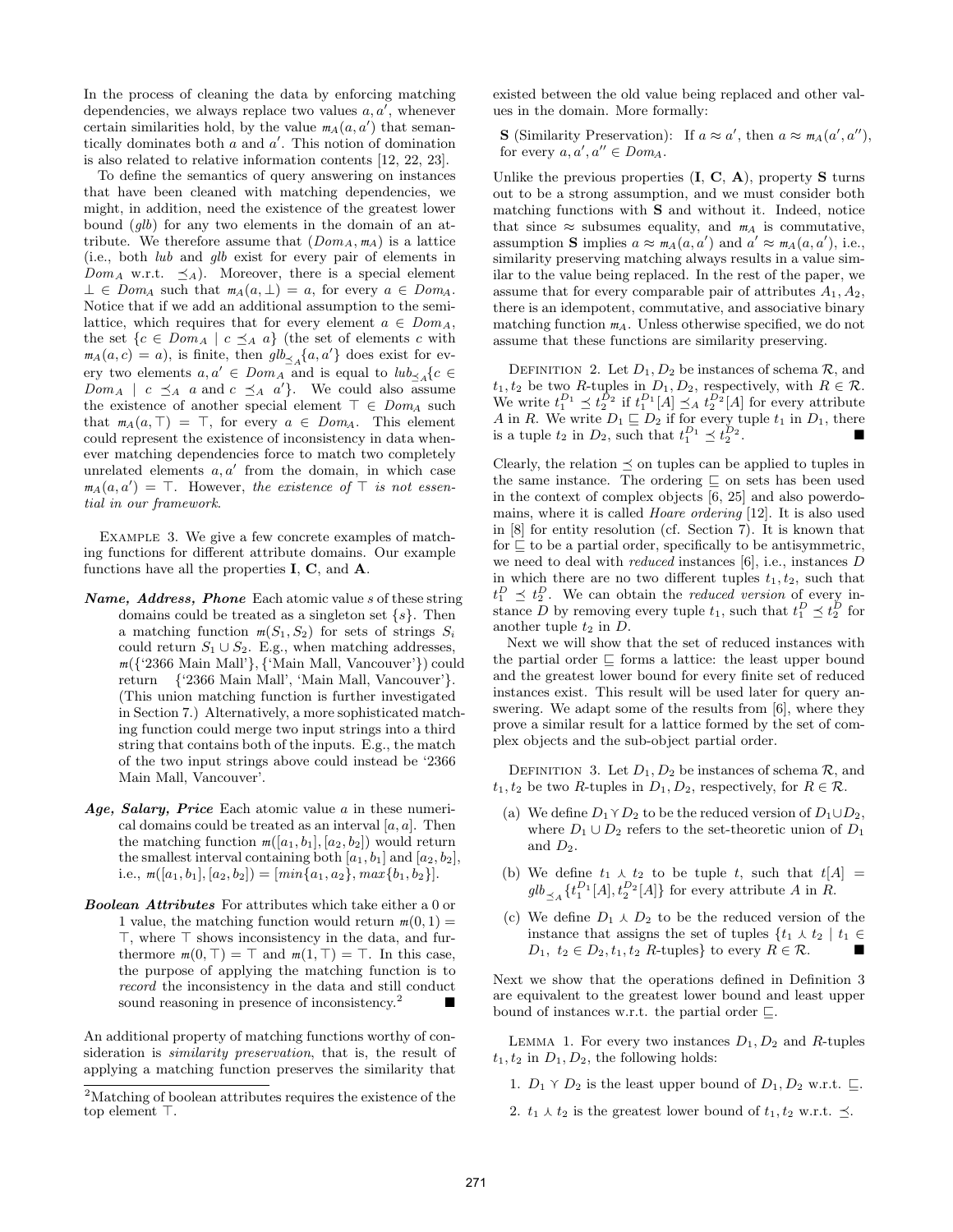3.  $D_1 \wedge D_2$  is the greatest lower bound of  $D_1, D_2$  w.r.t.  $\sqsubseteq$  . And the contract of the contract of the contract of the contract of the contract of the contract of

In particular, we can see that  $\prec$  imposes a lattice structure on R-tuples. Using Lemma 1, we immediately obtain the following result.

THEOREM 1. The set of reduced instances for a given schema with the  $\Box$  ordering forms a lattice.

# 4. ENFORCEMENT OF MDS AND CLEAN INSTANCES

In this section, we define *clean* instances that can be obtained from a dirty instance by iteratively enforcing a set of MDs in a chase-like procedure. Let  $D, D'$  be two database instances with the same set of tuple identifiers, and  $t_1, t_2$  be an  $R_1$ -tuple and an  $R_2$ -tuple, respectively, in both  $D$  and D'. Let  $\Sigma$  be a set of MDs, and  $\varphi: R_1[X_1] \approx R_2[X_2] \rightarrow$  $R_1[A_1] \rightleftharpoons R_2[A_2]$  be an MD in  $\Sigma$ .

DEFINITION 4. Instance  $D'$  is the immediate result of enforcing  $\varphi$  on  $t_1, t_2$  in instance D, denoted by  $(D, D')_{[t_1, t_2]} \models$  $\varphi$ , if

- 1.  $t_1^D[X_1] \approx t_2^D[X_2]$ , but  $t_1^D[A_1] \neq t_2^D[A_2]$ ; 2.  $t_1^{D'}[A_1] = t_2^{D'}[A_2] = \mathfrak{m}_A(t_1^D[A_1], t_2^D[A_2])$ ; and
- 3.  $D, D'$  agree on every other tuple and attribute value. abcompanies and a series of the contract of the contract of the contract of

Definition 4 captures a single step in a chase-like procedure that starts from a dirty instance  $D_0$  and enforces MDs step by step, by applying matching functions, until the instance becomes stable. We propose that the output of this chase should be treated as a clean version of the original instance, given a set of MDs, formally defined as follows.

DEFINITION 5. For an instance  $D_0$  and a set of MDs  $\Sigma$ , an instance  $D_k$  is  $(D_0, \Sigma)$ -clean if  $D_k$  is stable, and there exists a finite sequence of instances  $D_1, \ldots, D_{k-1}$  such that, for every  $i \in [1, k]$ ,  $(D_{i-1}, D_i)_{[t_1^i, t_2^i]} \models \varphi^i$ , for some  $\varphi^i \in \Sigma$ and tuple identifiers  $t_1^i, t_2^i$  $\frac{i}{2}$ .

Notice that if  $(D_0, D_0) \models \Sigma$ , i.e., it is already stable, then  $D_0$ is its only  $(D_0, \Sigma)$ -clean instance. Moreover, we have  $D_{i-1} \sqsubseteq$  $D_i$ , for every  $i \in [1, k]$ , since we are using matching functions to identify values. In particular, we have  $D_0 \subseteq D_k$ . In other words, clean instance  $D_k$  semantically dominates dirty instance  $D_0$ , and we might say  $D_k$  it is more informative than  $D_0$ .

THEOREM 2. Let  $\Sigma$  be a set of matching dependencies and  $D_0$  be an instance. Then every sequence  $D_1, D_2, \ldots$ such that  $(D_{i-1}, D_i)_{[t_1^i, t_2^i]} \models \varphi^i$ , for some  $\varphi^i \in \Sigma$  and tuple identifiers  $t_1^i, t_2^i$  in  $D_{i-1}$ , is finite and computes a  $(D_0, \Sigma)$ clean instance  $D_k$  in polynomial number of steps in the size of  $D_0$ .

*Proof sketch*. It is easy to see that for every  $i \in [1, k]$ , we have  $D_{i-1} \sqsubseteq D_i$  and  $D_i \not\sqsubseteq D_{i-1}$ . That is,  $D_i$  strictly dominates  $D_{i-1}$  (for simplicity, assume that the new generated tuples are not completely dominated by other tuples). Consider a database instance  $D_{max}$  that has a single tuple in every relation, for which the value of every attribute A is the result of matching all values of A (and other attributes comparable with A) in the active domain of  $D_0$ . Clearly,  $D_{max}$  provides an upper bound for the instances in the sequence, and thus the sequence stops after finite number of steps. Furthermore, the number of matching applications needed to reach  $D_{max}$  is polynomial in the size of  $D_0$ .

In other words, the sequence of instances obtained by chasing MDs reaches a fixpoint after polynomial number of steps. That is, it is not possible to generate a new instance, because condition 1 in Definition 4 is not satisfied by the last generated instance, i.e., the last instance is stable w.r.t. all MDs. This is the consequence of assuming that matching functions are idempotent, commutative, and associative.

Observe that, for a given instance  $D_0$  and set of MDs Σ, (finitely) many clean instances may exist, each resulting from a different order of application of MDs on  $D_0$  and from different selections of violating tuples.

Notice also that for a  $(D_0, \Sigma)$ -clean instance  $D_k$ , we may have  $(D_0, D_k) \not\models \Sigma$  (cf. Definition 1). Intuitively, the reason is that some of the similarities that existed in  $D_0$  could have been broken by iteratively enforcing the MDs to produce  $D_k$ . We argue that this is a price we may have to pay if we want to enforce a set of interacting MDs. However, each  $(D_0, \Sigma)$ -clean instance is stable and captures the persistence of attribute values that are not affected by MDs. The following example illustrates these points. For simplicity, we write  $\langle a_1, \ldots, a_l \rangle$  to represent  $m_A(a_1, m_A(a_2, m_A(\ldots, a_l)))$ , which is allowed by the associativity assumption.

EXAMPLE 4. Consider the set of MDs  $\Sigma$  consisting of  $\varphi_1: R[A] \approx R[A] \rightarrow R[B] \rightleftharpoons R[B]$  and  $\varphi_2: R[B] \approx R[B] \rightarrow$  $R[C] \rightleftharpoons R[C]$ . We have the similarities:  $a_1 \approx a_2, b_2 \approx b_3$ . The following sequence of instances leads to a  $(D_0, \Sigma)$ -clean instance  $D_2$ .

|       |                                                                                        | $B$ $C$ |                                                                                                                                                                                                                   |                                                                                                                            |  |
|-------|----------------------------------------------------------------------------------------|---------|-------------------------------------------------------------------------------------------------------------------------------------------------------------------------------------------------------------------|----------------------------------------------------------------------------------------------------------------------------|--|
|       | $\begin{array}{ccc} a_1 & b_1 & c_1 \\ a_2 & b_2 & c_2 \\ a_3 & b_3 & c_3 \end{array}$ |         |                                                                                                                                                                                                                   | $\begin{array}{ccc} a_1 & \langle b_1,b_2\rangle & c_1 \ a_2 & \langle b_1,b_2\rangle & c_2 \ a_3 & b_3 & c_3 \end{array}$ |  |
|       |                                                                                        |         |                                                                                                                                                                                                                   |                                                                                                                            |  |
|       |                                                                                        |         |                                                                                                                                                                                                                   |                                                                                                                            |  |
|       |                                                                                        |         |                                                                                                                                                                                                                   |                                                                                                                            |  |
| $D_2$ |                                                                                        |         |                                                                                                                                                                                                                   |                                                                                                                            |  |
|       |                                                                                        |         |                                                                                                                                                                                                                   |                                                                                                                            |  |
|       |                                                                                        |         | $\begin{array}{ccc} \hline a_1&\left\langle b_1,b_2\right\rangle&\left\langle c_1,c_2\right\rangle\ a_2&\left\langle b_1,b_2\right\rangle&\left\langle c_1,c_2\right\rangle\ a_3&\quad b_3&\quad c_3 \end{array}$ |                                                                                                                            |  |

However,  $(D_0, D_2) \not\models \Sigma$ , and the reason is that  $\langle b_1, b_2 \rangle \approx b_3$ does not necessarily hold. We can enforce the MDs in another order and obtain a different  $(D_0, \Sigma)$ -clean instance:

| $D_0$ |                  |                  |       |                                                                                                                             |       |                                                |       |                             |                                                                                                                                          |
|-------|------------------|------------------|-------|-----------------------------------------------------------------------------------------------------------------------------|-------|------------------------------------------------|-------|-----------------------------|------------------------------------------------------------------------------------------------------------------------------------------|
|       | $a_1$            | $b_1 \quad c_1$  |       |                                                                                                                             | $a_1$ | $b_1$                                          |       | $c_1$                       |                                                                                                                                          |
|       | $a_2$            | $\mathfrak{b}_2$ | $c_2$ |                                                                                                                             |       | $a_2 \quad b_2 \quad \langle c_2, c_3 \rangle$ |       |                             |                                                                                                                                          |
|       | $a_3$            | $b_3$ $c_3$      |       |                                                                                                                             |       | $a_3$ $b_3$ $\langle c_2, c_3 \rangle$         |       |                             |                                                                                                                                          |
| D',   | $\boldsymbol{A}$ | $\overline{B}$   |       | $\,C$                                                                                                                       |       |                                                |       | $D'_3 \parallel A \qquad B$ |                                                                                                                                          |
|       | $a_1$            |                  |       | $\begin{array}{ccc} a_1 & \langle b_1,b_2\rangle & c_1 \ a_2 & \langle b_1,b_2\rangle & \langle c_2,c_3\rangle \end{array}$ |       |                                                | $a_1$ |                             | $\overline{\langle b_1, b_2 \rangle} \quad \langle c_1, c_2, c_3 \rangle \ \langle b_1, b_2 \rangle \quad \langle c_1, c_2, c_3 \rangle$ |
|       |                  |                  |       |                                                                                                                             |       |                                                | $a_2$ |                             |                                                                                                                                          |
|       |                  |                  |       | $a_3$ $b_3$ $\langle c_2, c_3 \rangle$                                                                                      |       |                                                |       |                             | $a_3$ $b_3$ $\langle c_2, c_3 \rangle$                                                                                                   |
|       |                  |                  |       |                                                                                                                             |       |                                                |       |                             | Again $D'_2$ is a $(D_2, \Sigma)$ -clean instance but $(D_2, D'_2) \not\models \Sigma$                                                   |

Again,  $D'_3$  is a  $(D_0, \Sigma)$ -clean instance, but  $(D_0, D'_3) \not\models \Sigma$ .  $\mathbf{a}$ 

It would be interesting to know when there is only one  $(D_0, \Sigma)$ -clean instance  $D_k$ , and also when, for a clean instance  $D_k$ ,  $(D_0, D_k) \models \Sigma$  holds. The following two propo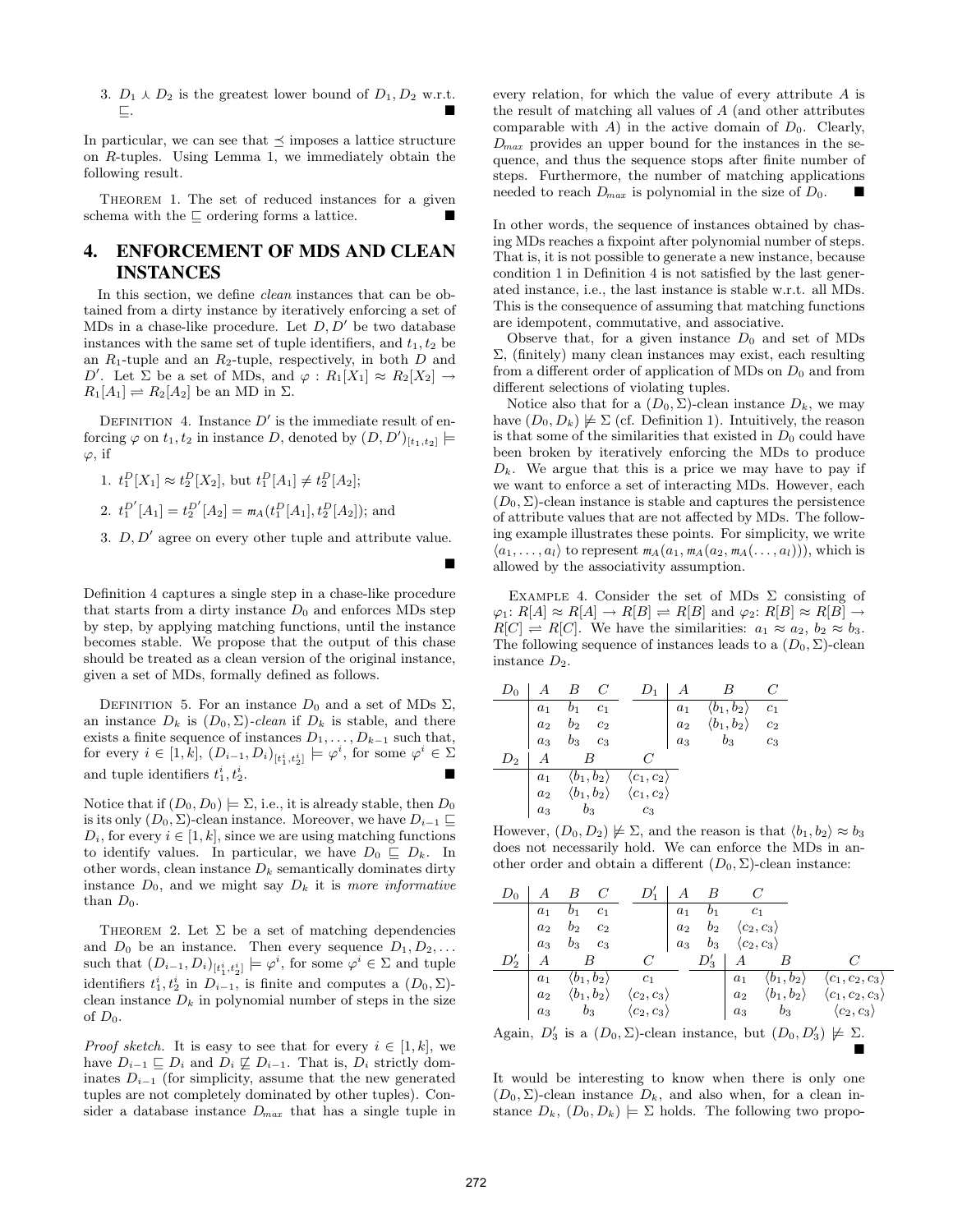sitions establish natural sufficient conditions for these properties to hold.

PROPOSITION 1. Suppose that for every pair of comparable attributes  $A_1, A_2$ , the matching function  $m<sub>A</sub>$  is similarity preserving. Then, for every set of MDs  $\Sigma$  and every instance  $D_0$ , there is a unique  $(D_0, \Sigma)$ -clean instance  $D_k$ . Furthermore,  $(D_0, D_k) \models \Sigma$ .

*Proof sketch.* Let  $D, D'$  be two  $(D_0, \Sigma)$ -clean instances, and let  $D_1, \ldots, D_k$  be a sequence of instances such that  $D = D_k$ , and for every  $i \in [1, k]$ ,  $(D_{i-1}, D_i)_{[t_1^i, t_2^i]} \models \varphi^i$ , for some  $\varphi^i \in$  $\Sigma$  and tuple identifiers  $t_1^i, t_2^i$ . We can show that  $D, D'$  are equivalent by showing that for every  $i \in [0, k]$ , the following holds (using an induction on  $i$ ):

- 1.  $t_1^{D_i}[A] \preceq_A t_1^{D'}[A]$ , for every tuple identifier  $t_1$  and every attribute A.
- 2. If  $t_1^{D_i}[A_1] \approx t_2^{D_i}[A_2]$ , then  $t_1^{D'}[A_1] \approx t_2^{D'}[A_2]$ , for every two tuple identifiers  $t_1, t_2$  and two comparable attributes  $A_1, A_2$ .

We say that a set of matching dependencies  $\Sigma$  is *interactionfree* if for every two MDs  $\varphi_1, \varphi_2 \in \Sigma$ , the two sets of attributes on the right-hand side of  $\varphi_1$  and left-hand side of  $\varphi_2$  are disjoint. The two sets of MDs in Examples 2 and 4 are not interaction-free.

PROPOSITION 2. Let  $\Sigma$  be an interaction-free set of MDs. Then for every instance  $D_0$ , there is a unique  $(D_0, \Sigma)$ -clean instance  $D_k$ . Furthermore,  $(D_0, D_k) \models \Sigma$ .

The chase-like procedure that produces a  $(D_0, \Sigma)$ -clean instance makes only those changes to instance  $D_0$  that are necessary, and are imposed by the dynamic semantics of MDs. In this sense, we can say that the chase implements minimal changes necessary to obtain a clean instance.

Another interesting question is whether  $(D_0, \Sigma)$ -clean instances are at a minimal distance to  $D_0$  w.r.t. the partial order  $\sqsubseteq$ . This is not true in general. For instance in Example 4, observe that for the two  $(D_0, \Sigma)$ -clean instances  $D_2$ and  $D'_3$ ,  $D_2 \sqsubseteq D'_3$ , but  $D'_3 \not\sqsubseteq D_2$ , which means  $D'_3$  is not at a minimal distance to  $D_0$  w.r.t.  $\subseteq$ . We have actually no reason to expect the clean instances to be minimal in this sense since they are obtained as fixpoints of two different chase paths. However, both of these clean instances may be useful in query answering, because, informally speaking, they can provide a lower bound and an upper bound for the possible clean interpretations of the original dirty instance w.r.t. the semantic domination. This issue is discussed in the next section.

#### 5. CLEAN QUERY ANSWERING

Most of the literature on data cleaning has concentrated on producing a clean instance starting from a dirty one. However, the problem of characterizing and retrieving the data in the original instance that can be considered to be clean has been neglected. In this section we study this problem, focusing on query answering. More precisely, given an instance  $D$ , a set  $\Sigma$  of MDs, and a query  $\mathcal Q$  posed to  $D$ , we want to characterize the answers that are consistent with  $\Sigma$ , i.e., that would be returned by an instance where all the

MDs have been enforced. Of course, we have to take into account that there may be several such instances.

This situation is similar to the one encountered in consistent query answering  $(CQA)$  [3, 9, 14], where query answering is characterized and performed on database instances that may fail to satisfy certain classic integrity constraints (ICs). For such a database instance, a repair is an instance that satisfies the integrity constraints and minimally differs from the original instance. For a given query, a consistent answer (a form of certain answer) is defined as the set of tuples that are present in the intersection of answers to the query when posed to every repair. A less popular alternative is the notion of possible answer, that is defined as the union of all tuples that are present in the answer to the query when posed to every repair.

A similar semantics for clean query answering under matching dependencies can be defined. However, the partial order relationship  $\subseteq$  between a dirty instance and its clean instances establishes an important difference between clean instances w.r.t. matching dependencies and repairs w.r.t. traditional ICs.

Intuitively, a clean instance has improved the information that already existed in the dirty instance and made it more informative and consistent. We would like to carefully take advantage of this partial order relationship and use it in the definition of certain and possible answers. We do this by taking the greatest lower bound (glb) and least upper bound (lub) of answers of the query over multiple clean instances, instead of taking the set-theoretic intersection and union.

Let  $\Sigma$  be a set of MDs,  $D_0$  be a database instance, and  $\mathcal Q$  be a query posed to instance  $D_0$ . We define *certain* and possible answers as follows.

$$
Cert_{\mathcal{Q}}(D_0) = glb_{\mathcal{Q}}\{Q(D) \mid D \text{ is a } (D_0, \Sigma)\text{-clean inst.}\}.
$$
 (2)  

$$
Poss_{\mathcal{Q}}(D_0) = lub_{\mathcal{Q}}\{Q(D) \mid D \text{ is a } (D_0, \Sigma)\text{-clean inst.}\}.
$$
 (3)

The glb and lub above are defined on the basis of the partial order  $\sqsubseteq$  on sets of tuples. Since there is a finite number of clean instances for  $D_0$ , these glb and lub exist (cf. Theorem 1). In Eq.  $(2)$  and  $(3)$  we are assuming that each  $\mathcal{Q}(D)$  is reduced (cf. Section 3). By Definition 3,  $Cert_{\mathcal{Q}}(D_0)$ and  $Poss_{\mathcal{Q}}(D_0)$  are also reduced. Moreover, we clearly have  $Cert_{\mathcal{Q}}(D_0) \sqsubset Poss_{\mathcal{Q}}(D_0).$ 

The following example motivates these choices. It also shows that, unlike some cases of inconsistent databases and consistent query answering, certain answers could be quite informative and meaningful for databases with matching dependencies.

EXAMPLE 5. Consider relation  $R(name, phone, address)$ , and set  $\Sigma$  consisting of the following MDs:

- $\varphi_1: R[name, phone, address] \approx R[name, phone, address] \rightarrow$  $R[address] \rightleftharpoons R[address],$
- $\varphi_2: R[phone, address] \approx R[phone, address] \rightarrow$  $R[phone] \rightleftharpoons R[phone].$

Suppose that in the dirty instance  $D_0$ , shown below, the following similarities hold:

> "John Doe"  $\approx$  "J. Doe". "Jane Doe"  $\approx$  "J. Doe".  $\frac{1613}{123}$  4567"  $\approx$  "123 4567".  $\degree$ (604)123 4567"  $\approx$  "123 4567", "25 Main St."  $\approx$  "Main St., Ottawa", "25 Main St."  $\approx$  "25 Main St., Vancouver".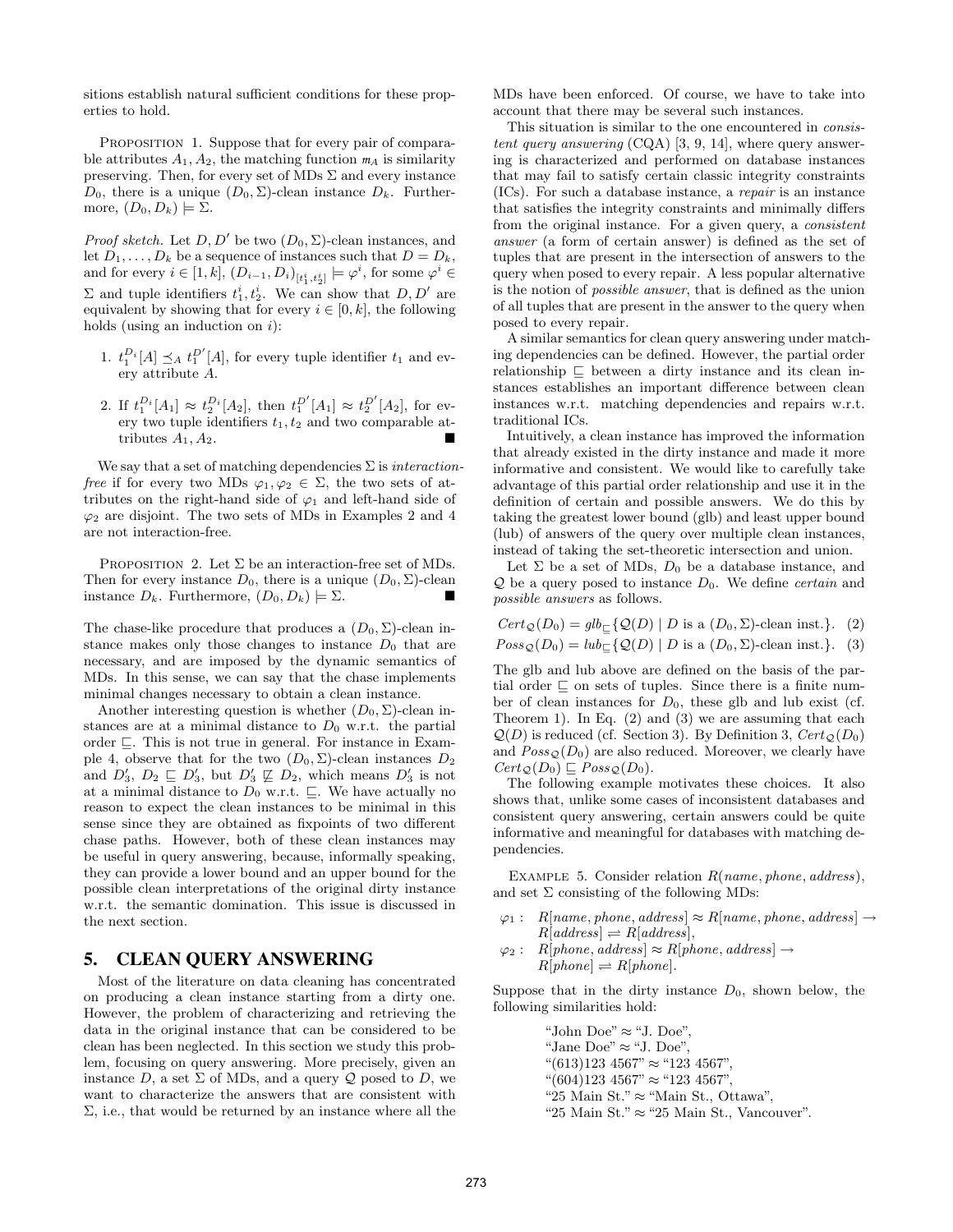Other non-trivial similarities that are not mentioned do not hold. Moreover, the matching functions act as follows:

 $m_{phone}$ <sup>("</sup>(613)123 4567", "123 4567") = "(613)123 4567", *m*phone ("123 4567", "(604)123 4567") = "(604)123 4567", *m*address ("Main St., Ottawa", "25 Main St.") = "25 Main St., Ottawa",  $m_{address}$  ("25 Main St.", "25 Main St., Vancouver") = "25 Main St., Vancouver".

| $D_0$   name   | hone             | $\vert$ address                                |
|----------------|------------------|------------------------------------------------|
|                |                  | John Doe   (613)123 4567   Main St., Ottawa    |
| $\vert$ J. Doe | $\perp$ 123 4567 | 25 Main St.                                    |
|                |                  | Jane Doe $(604)1234567$ 25 Main St., Vancouver |

Observe that from  $D_0$  we can obtain two different  $(D_0, \Sigma)$ clean instances  $D, D',$  depending on the order of enforcing MDs on different pairs of tuples.

|    | name               | phone                 | address                |
|----|--------------------|-----------------------|------------------------|
|    | John Doe           | (613)1234567          | 25 Main St., Ottawa    |
|    | J. Doe<br>Jane Doe | (613)1234567          | 25 Main St., Ottawa    |
|    |                    | (604)1234567          | 25 Main St., Vancouver |
|    |                    |                       |                        |
| D' | name               | phone                 | address                |
|    | John Doe           | $\sqrt{(613)1234567}$ | Main St., Ottawa       |
|    | J. Doe             | (604)1234567          | 25 Main St., Vancouver |

Now consider the query  $\mathcal{Q} : \pi_{address}(\sigma_{name="J. Doe} \cdot R)$ , asking for the residential address of J. Doe. We are interested in a certain answer. It can be obtained by taking the greatest lower bound of the two answer sets:

Jane Doe | (604)123 4567 | 25 Main St., Vancouver

 $Q(D) = \{$  ("25 Main St., Ottawa")},  $Q(D') = \{$ ("25 Main St., Vancouver") }.

In this case, and according to [6], and using Lemma 1,

$$
glbE{Q(D), Q(D')} = {a \t A a' | a \in Q(D), a' \in Q(D')}= {("25 Main St., Ottawa") \t A ("25 Main St., Vancouver")}= {(glb3address("25 Main St., Ottawa", "25 Main St., Vancouver")})}
$$

 $= \{$  ("25 Main St.") }.

We can see that, no matter how we clean  $D_0$ , we can say for sure that J. Doe is at 25 Main St. Notice that the settheoretic intersection of the two answer sets is empty. If we were interested in all possible answers, we could take the least upper bound of two answer sets, which would be the union of the two in this case.

We define clean answer to be an upper and lower bound of query answers over all possible clean interpretations of a dirty database instance. This definition is inspired by the same kind of approximations used in the contexts of partial and incomplete information [30, 1], inconsistent databases [3, 9, 14], and data exchange [29]. These upper and lower bounds could provide useful information about the value of aggregate functions, such as sum and count [5, 19, 2].

DEFINITION 6. For a query  $Q$  posed to a database instance  $D_0$  and a set of MDs  $\Sigma$ , a *clean answer* is specified by two bounds as

$$
Clear_{\mathcal{Q}}(D_0)=(Cert_{\mathcal{Q}}(D_0), Poss_{\mathcal{Q}}(D_0)).
$$

Notice that in the case of having similarity-preserving matching functions or non-interacting matching dependencies, from the results in Section 4, these bounds would collapse into a single set, which is obtained by running the query on the unique clean instance.

## 5.1 Complexity of Computing Clean Answers

Here we study the complexity of computing clean answers over database instances in presence of MDs. As with incomplete and inconsistent databases, this problem easily becomes intractable for simple MDs and queries, which motivates the need for developing approximate solutions to these problems. We explore approximate solutions for queries that behave monotonically w.r.t. the partial order  $\sqsubseteq$  in Section 6.2.

THEOREM 3. There are a schema with two interacting MDs and a relational algebra query, for which deciding whether a tuple belongs to the certain answer set for an instance  $D_0$  is coNP-complete (in the size of  $D_0$ ).

*Proof sketch.* Consider relation schema  $R(C, V, L)$ , query  $\mathcal{Q} : \pi_L(R)$ , and set  $\Sigma$  consisting of two MDs  $\varphi_1 : R[C] \approx$  $R[C] \to R[C] \rightleftharpoons R[C]$  and  $\varphi_2 : R[CV] \approx R[CV] \to R[L] \rightleftharpoons$  $R[L]$ . A simple way to establish membership in coNP would be to slightly modify the definition of the chase procedure and clean instance by associating with each tuple an annotation that keeps track of its evolution, in terms of the MDs applied and the other tuples participating in the matching. Having explicit chase history as part of the annotation would allow us to check in polynomial time whether a given witness instance D is indeed a  $(D_0, \Sigma)$ -clean instance, and also to check whether a given tuple is not in  $\mathcal{Q}(D)$ , and thus is not in the certain answer. To prove hardness, we translate an instance  $C$  of the 3SAT problem into an instance  $D_0$  of  $R(C, V, L)$ , and show that formula **C** is satisfiable if and only if  $\top$  ∉  $Cert_{\mathcal{Q}}(D_0)$ .

# 6. MONOTONE QUERIES

So far we have seen that clean instances are a more informative view of a dirty instance obtained by enforcing matching dependencies. That is,  $D_0 \sqsubseteq D$ , for every  $(D_0, \Sigma)$ -clean instance D. From this perspective, it would be natural to expect that for a positive query, we would obtain a more informative answer if we pose it to a clean instance instead of to the dirty one. We can translate this requirement into a monotonicity property for queries w.r.t. the partial order v.

DEFINITION 7. A query  $Q$  is  $\sqsubseteq$ -monotone if, for every pair of instances  $D, D'$ , such that  $D \sqsubseteq D'$ , we have  $\mathcal{Q}(D) \sqsubseteq$  $\overline{\mathcal{Q}}(D^{\prime}% )=\mathcal{Z}(D^{\prime},D^{\prime})$ ).  $\blacksquare$ 

Monotone queries have an interesting behavior when computing clean answers. For these queries, we can underapproximate (over-approximate) certain answers (possible answers) by taking the greatest lower bound (least upper bound) of all clean instances and then running the query on the result. Notice that we are not claiming that these are polynomial-time approximations.

PROPOSITION 3. If  $D$  is a finite set of database instances and  $\mathcal Q$  is a  $\sqsubseteq$ -monotone query, the following holds:

$$
\mathcal{Q}(glb_{\sqsubseteq}\{D \mid D \in \mathcal{D}\}) \sqsubseteq glb_{\sqsubseteq}\{\mathcal{Q}(D) \mid D \in \mathcal{D}\},\qquad(4)
$$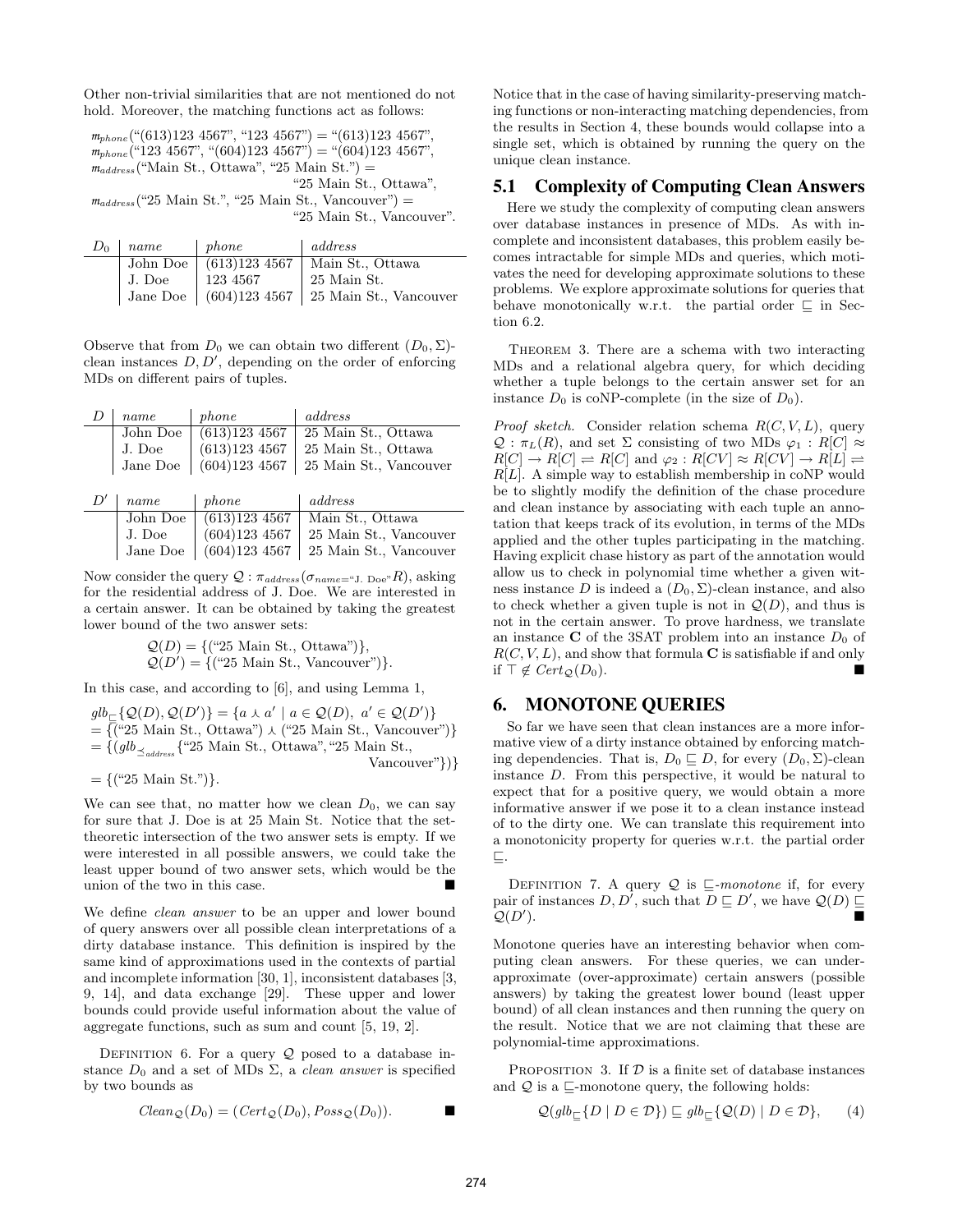$$
lub_{\sqsubseteq} \{ \mathcal{Q}(D) \mid D \in \mathcal{D} \} \sqsubseteq \mathcal{Q}(lub_{\sqsubseteq} \{ D \mid D \in \mathcal{D} \}).\tag{5}
$$

As is well known, positive relational algebra queries composed of selection, projection, Cartesian product, and union, are monotone w.r.t. ⊆. However, the following example shows that monotonicity w.r.t.  $\sqsubseteq$  does not hold even for very simple positive queries involving selections.

abcompanies and the contract of the contract of the contract of the contract of

EXAMPLE 6. Consider instance  $D_0$  in Example 5 and the two  $(D_0, \Sigma)$ -clean instances D and D'. Let Q be a query asking for names of people residing at "25 Main St.", expressed in relational algebra as  $\pi_{name}(\sigma_{address} = 25 \text{ Main St.}^n(R))$ . Observe that  $\mathcal{Q}(D_0) = \{("J. Doe")\}$ , and  $\mathcal{Q}(D) = \mathcal{Q}(D') = \emptyset$ . Query  $Q$  is therefore not  $\Box$ -monotone, because we have  $D_0 \subseteq D, D_0 \subseteq D'$ , but  $\mathcal{Q}(D_0) \not\subseteq \mathcal{Q}(D), \mathcal{Q}(D_0) \not\subseteq \mathcal{Q}(D').$  $\alpha$ 

It is not surprising that  $\sqsubseteq$ -monotonicity is not satisfied by usual relational queries, in particular, by queries that are monotone w.r.t. set inclusion. After all, the queries we have considered so far do not even mention the  $\preceq$  predicate that is at the basis of the  $\sqsubseteq$  order. Next we will consider queries expressing conditions in terms of the semantic domination lattice to achieve  $\sqsubseteq$ -monotonicity (see Example 7).

#### 6.1 Query relaxation

As shown in Example 6, we may not get the answer we expect by running a usual relational algebra query on an instance that has been cleaned using matching dependencies. We therefore propose to *relax* the queries, by taking advantage of the underlying  $\preceq$ -lattice structure obtained from matching functions, to make them  $\sqsubseteq$ -monotone. In this way, we achieve two goals: First, the resulting queries provide more informative answers; and second, we can take advantage of Proposition 3 to approximate clean answers from below and from above.

We introduce the (negation free) language relaxed relational algebra,  $\mathcal{R}A_{\prec}$ , by providing two selection operators  $\sigma_{a \preceq A}$  and  $\sigma_{A_1 \bowtie_{A_2} A_2}$  (for comparable attributes  $A_1, A_2$ ), defined as follows.

DEFINITION 8. The language  $R\mathcal{A}_{\prec}$  is composed of relational operators  $\pi$ ,  $\times$ ,  $\cup$  (with usual definitions), plus  $\sigma_{a} \prec A$ , and  $\sigma_{A_1\bowtie_A A_2}$ , defined by:

$$
\sigma_{a \preceq A}(D) = \{t^D \mid a \preceq_A t^D[A]\} \quad \text{(here } a \in Dom_A\},
$$
  
\n
$$
\sigma_{A_1 \bowtie_A A_2}(D) = \{t^D \mid \exists a \in Dom_A \text{ s.t. } a \preceq_A t^D[A_1],
$$
  
\n
$$
a \preceq_A t^D[A_2], a \neq \bot\}.
$$

For string attributes, for instance, the selection operator  $\sigma_{a\preceq A}$  checks whether the value of attribute A dominates the substring a, and the join selection operator  $\sigma_{A_1 \bowtie_A A_2}$  checks whether the values of attributes  $A_1, A_2$  dominate a common substring. Notice that queries in the language  $\mathcal{R}A_{\preceq}$ are not domain independent: The result of posing a query to an instance depends not only on the values in the active domain of the instance but also on the domain lattices. In other words, query answering depends on how data cleaning is being implemented.

It can be easily observed that all operators in the language  $R\mathcal{A}_{\prec}$  are  $\sqsubseteq$ -monotone, and therefore every query expression in  $\mathcal{R}A_{\prec}$  that is obtained by composing these operators is also  $\sqsubseteq$ -monotone.

PROPOSITION 4. Let  $Q$  be a query in  $R\mathcal{A}_{\prec}$ . For every two instances  $D, D'$  such that  $D \subseteq D'$ , we have  $\mathcal{Q}(D) \subseteq$  $\mathcal{Q}(D'$ ).  $\blacksquare$ 

Now suppose that we have a query  $Q$ , written in positive relational algebra, i.e., composed of  $\pi$ ,  $\times$ ,  $\cup$ ,  $\sigma_{A=a}$ ,  $\sigma_{A_1=A_2}$ , the last two being hard selection conditions, which is to be posed to an instance  $D_0$ . After cleaning  $D_0$  by enforcing a set of MDs  $\Sigma$  to obtain a  $(D_0, \Sigma)$ -clean instance D, running query  $Q$  on  $D$  may no longer provide the expected answer, because some of the values have changed in  $D$ , i.e., they have semantically grown w.r.t.  $\preceq$ . In order to capture this semantic growth, our query relaxation framework proposes the following query rewriting methodology: Given a query Q in positive RA, transform it into a query  $Q_{\prec}$  in  $\mathcal{R}A_{\prec}$  by simply replacing the selection operators  $\sigma_{A=a}$  and  $\sigma_{A_1=A_2}$ by  $\sigma_{a \preceq A}$  and  $\sigma_{A_1 \bowtie_{\prec} A_2}$ , respectively.

EXAMPLE 7. Consider again instance  $D_0$  in Example 5 and  $(D_0, \Sigma)$ -clean instances D and D', and query Q asking for names of people residing at "25 Main St.", expressed as  $\pi_{name}(\sigma_{address} = 25 \text{ Main } \text{St.}^n(R))$ . We obtain the empty answer from each of  $D, D'$ . So, in this case the certain and the possible answers are empty, a not very informative outcome.

However, after the relaxation rewriting of  $Q$ , we obtain the monotone query  $\mathcal{Q}_{\preceq}: \pi_{name}(\sigma_{35 \text{ Main St.}}^{\sim} \preceq_{address}(R)).$  If we pose  $\mathcal{Q}_{\preceq}$  to the clean instances, we obtain

$$
Q_{\preceq}(D) = \{ ("John Doe"), ("J. Doe"), ("Jane Doe") \},
$$
  

$$
Q_{\preceq}(D') = \{ ("J. Doe"), ("Jane Doe") \},
$$

and thus  $Cert_{\mathcal{Q}_{\prec}}(D_0) = \{ ("J. Doe"), ("Jane Doe") \}.$  This outcome is much more informative; and, above all, is sensitive to the underlying information lattice.

PROPOSITION 5. For every positive relational algebra query  $\mathcal Q$  and every instance D, we have  $\mathcal Q(D) \sqsubseteq \mathcal Q_{\prec}(D)$ , where  $\mathcal Q_{\prec}$ is the relaxed rewriting of  $Q$ .

#### 6.2 Approximating Clean Answers

Given the high computational cost of clean query answering when there are multiple clean instances, it would be desirable to provide an approximation to clean answers that is computable in polynomial time. In this section, we are interested in approximating clean answers by producing an under-approximation of certain answers and an over-approximation of possible answers for a given monotone query Q. That is, we would like to obtain  $(Q_1(D_0), Q_1(D_0)),$ such that  $\mathcal{Q}_\downarrow(D_0) \sqsubseteq \mathit{Cert}_\mathcal{Q}(D_0)$  and  $\mathit{Poss}_\mathcal{Q}(D_0) \sqsubseteq \mathcal{Q}_\uparrow(D_0)$ .

Since  $Q$  is a monotone query, by Proposition 3, we have  $\mathcal{Q}(glb_{\Gamma} \{D \mid D \text{ is } (D_0, \Sigma) \text{-clean}\}) \sqsubseteq \text{Cert}_{\mathcal{Q}}(D_0)$ , and moreover,  $\overline{Poss_{\mathcal{Q}}(D_0)} \sqsubseteq \mathcal{Q}(lub_{\sqsubset} \{D \mid D \text{ is } (D_0, \Sigma)\text{-clean}\}).$  In consequence, it is good enough to find under- and overapproximations for the greatest lower bound and the least upper bound, resp., of the set of all  $(D_0, \Sigma)$ -clean instances, and then pose Q to these approximations to obtain  $Q_{\perp}(D_0)$ and  $\mathcal{Q}_{\uparrow}(D_0)$ .

The reason for having multiple clean instances is that matching dependencies are not necessarily interaction-free and the matching functions are not necessarily similarity preserving. Intuitively speaking, we can under-approximate the greatest lower bound of clean instances by not enforcing some of the interacting MDs. On the other side, we can over-approximate the least upper bound by assuming that the matching functions are similarity preserving. This would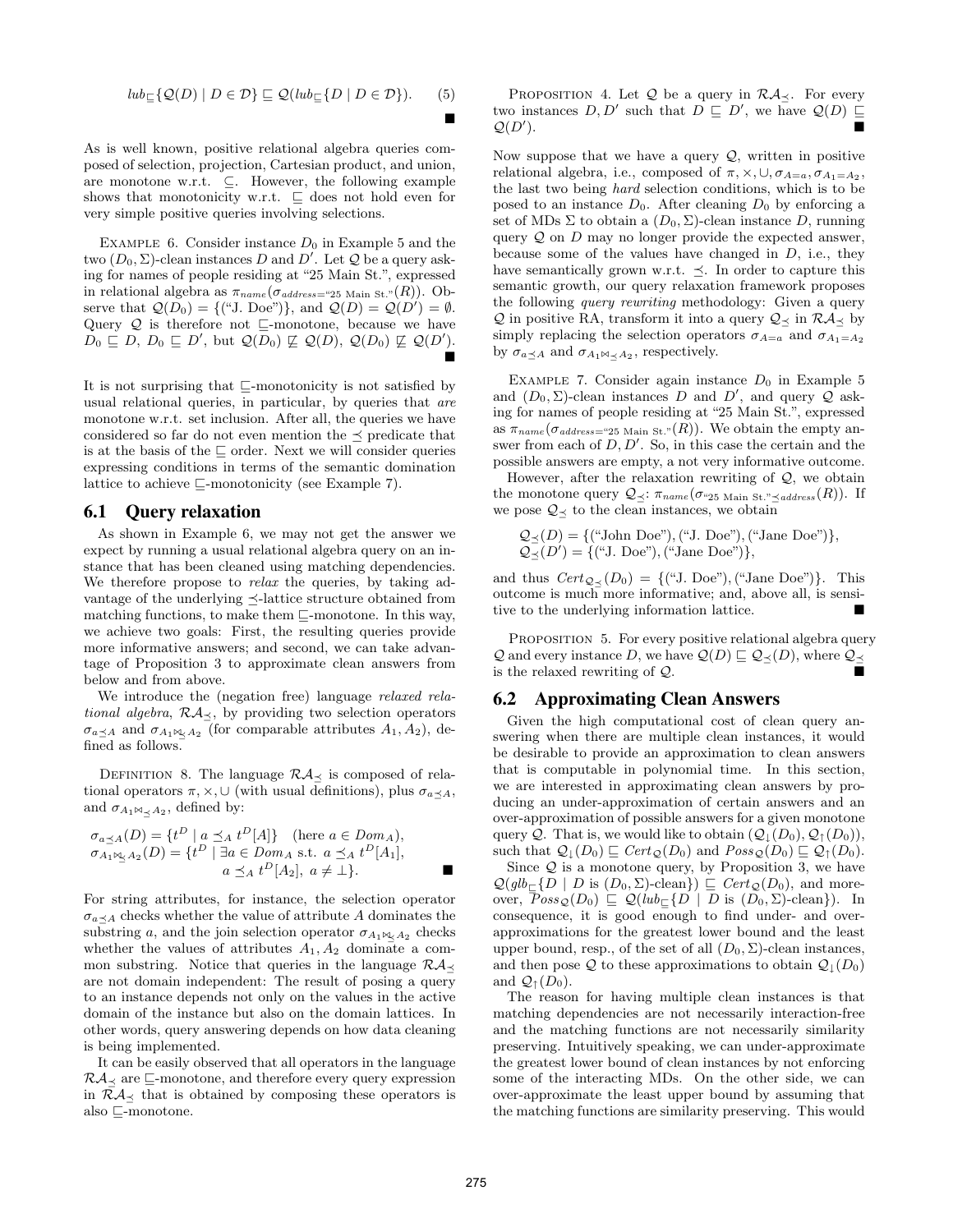lead us to keep applying MDs on the assumption that unresolved similarities still persist. We present two chase-like procedures to compute two instances  $D_{\perp}$  and  $D_{\uparrow}$  corresponding to these approximations.

#### *Under-approximating the greatest lower bound.*

To provide an under-approximation for the greatest lower bound of all clean instances, we provide a new chase-like procedure, which enforces only MDs that are enforced in every clean instance. These MDs are applicable to those initial similarities that exist in the original dirty instance, which are never broken by enforcing other MDs during any chase procedure of producing a clean instance.

Let  $\Sigma$  be a set of MDs, and  $\varphi, \varphi' \in \Sigma$ . We say that  $\varphi$ precedes  $\varphi'$  if the set of attributes on the left-hand side of  $\varphi'$ contains the attribute on the right-hand side of  $\varphi$ . We say that  $\varphi$  interacts with  $\varphi'$  if there are MDs  $\varphi_1, \ldots, \varphi_k \in \Sigma$ , such that  $\varphi$  precedes  $\varphi_1$ ,  $\varphi_k$  precedes  $\varphi'$ , and  $\varphi_i$  precedes  $\varphi_{i+1}$  for  $i \in [1, k-1]$ , i.e., the interaction relationship can be seen as the transitive closure of precedence relationship.

Let  $D_0$  be a dirty database instance. Let  $\varphi: R_1[X_1] \approx$  $R_2[X_2] \to R_1[A_1] \rightleftharpoons R_2[A_2]$  be an MD in  $\Sigma$ . We say  $\varphi$  is freshly applicable on  $t_1, t_2$  in  $D_0$  if  $t_1^{D_0}[X_1] \approx t_2^{D_0}[X_2]$ , and  $t_1^{D_0}[A_1] \neq t_2^{D_0}[A_2]$ . We say  $\varphi$  is *safely applicable* on  $t_1, t_2$  in  $D_0$  if  $\varphi$  is freshly applicable on  $t_1, t_2$  in  $D_0$ , and for every  $\varphi' \in \Sigma$  that interacts with  $\varphi, \varphi'$  is not freshly applicable on  $t_1, t_3$  or  $t_2, t_3$  in  $D_0$  for any tuple  $t_3$  (see Example 8).

DEFINITION 9. For an instance  $D_0$  and a set of MDs  $\Sigma$ , an instance  $D_k$  is  $(D_0, \Sigma)$ -under clean if there exists a finite sequence of instances  $D_1, \ldots, D_{k-1}$ , such that

- 1. For every  $i \in [1, k]$ ,  $(D_{i-1}, D_i)_{[t_1^i, t_2^i]} \models \varphi^i$ , for some  $\varphi^i \in \Sigma$  and tuple identifiers  $t_1^i, t_2^i$ , such that  $\varphi^i$  is safely applicable on  $t_1^i, t_2^i$  in  $D_0$ .
- 2. For every MD  $\varphi : R_1[X_1] \approx R_2[X_2] \rightarrow R_1[A_1] \rightleftharpoons$  $R_2[A_2]$  in  $\Sigma$  and tuples  $t_1, t_2$ , such that  $\varphi$  is safely applicable on  $t_1, t_2$  in  $D_0$ , we have  $t_1^{D_k}[A_1] = t_2^{D_k}[A_2]$ . abcompanies and a series of the series of the series of the series of the series of the series of the series of

Definition 9 characterizes a chase-based procedure that keeps enforcing MDs that are safely applicable in the original dirty instance until all such MDs are enforced. Notice that an under clean instance may not be stable. Moreover, safely applicable MDs never interfere with each other, in the sense that enforcing one of them never breaks the initial similarities in the dirty instance that are needed for enforcing other safely applicable MDs.

PROPOSITION 6. For every instance  $D_0$  and every set of MDs  $\Sigma$ , there is a unique  $(D_0, \Sigma)$ -under clean instance  $D_{\perp}$ .  $\mathcal{L}$  above  $\mathcal{L}$  above  $\mathcal{L}$  above  $\mathcal{L}$ 

Clearly, an under clean instance  $D_{\downarrow}$  can be computed in polynomial time in the size of the dirty instance  $D_0$ . To construct it, we first need to identify safely applicable MDs in  $D_0$ , and then enforce them in any arbitrary order until no such MDs can be enforced. Next we show that  $D_{\perp}$  is an under-approximation to every  $(D_0, \Sigma)$ -clean instance. Intuitively, this is because  $D_{\downarrow}$  is obtained by enforcing MDs that are enforced in every chase-based procedure of producing a clean instance.

PROPOSITION 7. (Soundness of under-approximation) For every  $(D_0, \Sigma)$ -under clean instance  $D_{\perp}$  and every  $(D_0, \Sigma)$ clean instance D, we have  $D_{\downarrow} \sqsubseteq D$ .

Notice that an arbitrary  $(D_0, \Sigma)$ -clean instance D may not be a sound under-approximation for every other  $(D_0, \Sigma)$ clean instances  $D'$ , because  $D \sqsubseteq D'$  may not hold.

Let  $D_{\downarrow}$  be a  $(D_0, \Sigma)$ -under clean instance. Then from Propositions 7 and 3, we immediately obtain the following result.

THEOREM 4. For every monotone query  $Q$ , we have  $\mathcal{Q}(D_0) \sqsubseteq \mathcal{Q}(D_\downarrow) \sqsubseteq \mathit{Cert}_\mathcal{Q}(D_0).$ 

EXAMPLE 8. Consider the instance  $D_0$  and set of MDs  $\Sigma$ in Example 4. Observe that MD  $\varphi_1$  is safely applicable on the first and second tuples in  $D_0$ . Moreover,  $\varphi_2$  is freshly applicable, but not safely applicable on the second and third tuples. Accordingly, we obtain  $(D_0, \Sigma)$ -under clean instance  $D_{\downarrow}$ , shown below, by enforcing  $\varphi_1$  on the first two tuples.

$$
\begin{array}{c|cc}\nD_{\downarrow} & A & B & C \\
\hline\na_1 & \langle b_1, b_2 \rangle & c_1 \\
a_2 & \langle b_1, b_2 \rangle & c_2 \\
a_3 & b_3 & c_3\n\end{array}
$$

Notice that for the two  $(D_0, \Sigma)$ -clean instances  $D_2, D'_3$  in Example 4, we have  $D_{\downarrow} \subseteq D_2$  and  $D_{\downarrow} \subseteq D_3'$ . Also notice that  $D_{\perp}$  is not a stable instance. Now consider the query  $\mathcal{Q}: \pi_C(\sigma_{A=a_2}R)$ . This query behaves monotonically for our purpose, because the values of attribute  ${\cal A}$  are not changing by enforcing MDs. If we pose  $\mathcal Q$  to  $D_{\downarrow}$ , we obtain  $\mathcal Q(D_{\downarrow}) =$  ${c_2}$ . Observe that  $Cert_{\mathcal{Q}}(D_0) = {\langle c_1, c_2 \rangle}$ , and thus  $\mathcal{Q}(D_\perp)$ provides an under-approximation for  $Cert_{\mathcal{Q}}(D_0)$ . This example also shows that an arbitrary clean instance,  $D'_3$  here, may not provide a sound approximation to certain answer since  $\mathcal{Q}(\tilde{D}_3') = \{ \langle c_1, c_2, c_3 \rangle \} \nsubseteq \text{Cert}_{\mathcal{Q}}(D_0).$ 

#### *Over-approximating the least upper bound.*

To provide an over-approximation for the least upper bound of all clean instances, we modify every similarity relation so that the corresponding matching function becomes similarity preserving. For a similarity relation  $\approx_A$  and the corresponding matching function  $m_A$ , we define  $\approx_A^*$  as follows: For every  $a, a' \in Dom_A$ ,  $a \approx_A^* a'$  iff there is  $a'' \in Dom_A$ , such that  $a \approx_A a''$  and  $m_A(a', a'') = a'$ . Given a set of MDs Σ, we obtain Σ<sup>\*</sup> by replacing every similarity relation  $≈<sub>A</sub>$ in the MDs by  $\approx_A^*$ .

DEFINITION 10. For an instance  $D_0$  and a set of MDs  $\Sigma$ , an instance  $D_{\uparrow}$  is  $(D_0, \Sigma)$ -over clean if  $D_{\uparrow}$  is  $(D_0, \Sigma^*)$ -clean. abcompanies and a state of the state of the state of the state of the state of the state of the state of the s<br>The state of the state of the state of the state of the state of the state of the state of the state of the st

By Proposition 1, for every instance  $D_0$  and set of MDs  $\Sigma^*$  involving only similarity preserving matching functions, there is a unique  $(D_0, \Sigma^*)$ -clean instance  $D_{\uparrow}$ , which is the  $(D_0, \Sigma)$ -over clean instance. Moreover,  $D_{\uparrow}$  can be computed in polynomial time in the size of  $D_0$ . To construct  $D_{\uparrow}$ , we first need to obtain  $\Sigma^*$ , as described above, and enforce MDs in  $\Sigma^*$  in any arbitrary order until we get a stable instance w.r.t.  $\Sigma^*$ . Next we show that  $D_{\uparrow}$  is an over-approximation for every  $(D_0, \Sigma)$ -clean instance. Intuitively, this is because  $D_{\uparrow}$  is obtained by enforcing (at least) all MDs that are present in any chase-like procedure of producing a clean instance.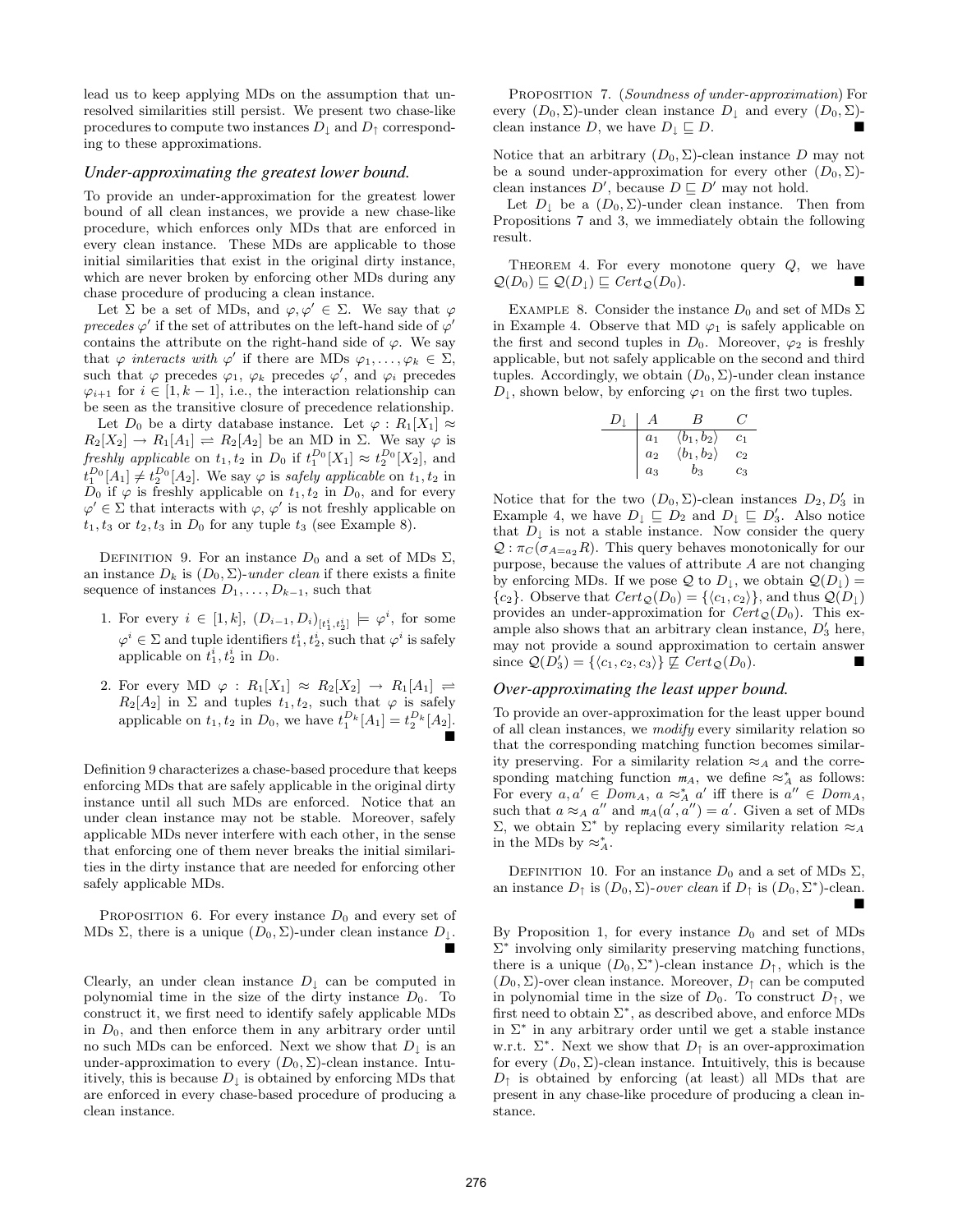PROPOSITION 8. (Completeness of over-approximation) For every  $(D_0, \Sigma)$ -over clean instance  $D_1$  and every  $(D_0, \Sigma)$ clean instance D, we have  $D \sqsubseteq D_{\uparrow}$ .

Notice again that an arbitrary  $(D_0, \Sigma)$ -clean instance D may not be an over-approximation for every other  $(D_0, \Sigma)$ -clean instance  $D'$ , because  $D' \sqsubseteq D$  may not hold.

Let  $D_{\uparrow}$  be a  $(D_0, \Sigma)$ -over clean instance. Then from Propositions 8 and 3, we immediately obtain the following result.

THEOREM 5. For every monotone query  $Q$ , we have  $Poss_{\mathcal{Q}}(D_0) \sqsubseteq \mathcal{Q}(D_\uparrow).$ 

Example 9. (Example 8 continued.) By assuming that old similarities hold after applying matching functions (e.g.,  $\langle b_1, b_2 \rangle \approx^* b_3$ , we obtain the  $(D_0, \Sigma)$ -over clean instance  $D_{\uparrow}$ shown below.

|                | к                        |                                 |
|----------------|--------------------------|---------------------------------|
| a <sub>1</sub> | $\langle b_1,b_2\rangle$ | $\langle c_1, c_2, c_3 \rangle$ |
| a <sub>2</sub> | $\langle b_1,b_2\rangle$ | $\langle c_1, c_2, c_3 \rangle$ |
| $a_3$          | $b_3$                    | $\langle c_1, c_2, c_3 \rangle$ |

Notice that for the two  $(D_0, \Sigma)$ -clean instances  $D_2, D'_3$  in Example 4, we have  $D_2 \sqsubseteq D_{\uparrow}$  and  $D_3' \sqsubseteq D_{\uparrow}$ . If we pose query  $\mathcal{Q} : \pi_C(\sigma_{A=a_2}R)$  to  $D_{\uparrow}$ , we obtain  $\mathcal{Q}(D_{\uparrow}) = \{\langle c_1, c_2, c_3 \rangle\}.$ Observe that  $Poss_{\mathcal{Q}}(D_0) = \{\langle c_1, c_2, c_3\rangle\}$ , and thus  $\mathcal{Q}(D_1)$ provides an over-approximation for  $Poss_{\mathcal{Q}}(D_0)$ . It can be seen that an arbitrary  $(D_0, \Sigma)$ -clean instance, say  $D_2$  for instance, may not provide a complete approximation to possible answer since  $Poss_{\mathcal{Q}}(D_0) \not\subseteq \mathcal{Q}(D_2) = \{\langle c_1, c_2 \rangle\}.$ 

# 7. A CASE FOR SWOOSH'S ENTITY RESOLUTION

In [8], a generic conceptual framework for entity resolution is introduced. It considers a general match relation M, which is close to our similarity predicates  $\approx$ , and a general merge function,  $\mu$ , which is close to our  $m$  functions. In this section we establish a connection between our MD framework and Swoosh. However, a full comparison is problematic, for several reasons, among them: (a) Swoosh works at the record (tuple) level, and we concentrate on the attribute level. (b) Swoosh does not use tuple identifiers and some tuples may be discarded, those that are dominated by others in the instance. The main problem is (a). However, to ease the comparison, we consider a particular (but still general enough) case of Swoosh, namely the combination of the union case with merge domination. In the following we embed this case of Swoosh into our MD framework, thus showing the power of the latter.

Although it is not explicitly said in [8], it is safe to say that the conceptual framework is applied to ground tuples of a single relational predicate, say R, which are called records there. In consequence, Rec denotes the set of ground tuples of the form  $R(\bar{s})$ . If the attributes of R are  $A_1, \ldots, A_n$ , then the component  $s_i$  of  $\bar{s}$  belongs to an underlying domain  $Dom_{A_i}$ .

Relation M maps  $Rec \times Rec$  into  ${true, false}$ . When two tuples are similar and have to be merged, M takes the value true. Moreover,  $\mu$  is a partial function from  $Rec \times Rec$  into Rec. It produces the merge of the two tuples into a single tuple, and is defined only when  $M$  takes the value  $true$ .

Now, the union case for Swoosh arises when the merge function  $\mu$  produces the union of the records, defined as the component-wise union of attribute values. This latter union makes sense if the attribute values are sets of values from an even deeper data domain.

More precisely, for each of the n attributes  $A_i$  of R, we consider a possibly denumerable domain  $D_{A_i}$ . (Repeated attributes in  $R$  share the same domain, but it is conceptually simpler to assume that attributes are all different.) Each  $D_{A_i}$  has a similarity relation  $\approx_{A_i}$ , which is reflexive and symmetric. Now, for each attribute  $A_i$  of R, its domain becomes  $Dom_{A_i} := \cup_{k \in \mathbb{N}} \mathcal{P}^k(D_{A_i}),$  where  $k > 0$  and  $\mathcal{P}^k(D_{A_i})$ denotes the set of subsets of  $D_{A_i}$  of cardinality k. Thus, the elements of Rec are of the form  $R(s_1, \ldots, s_n)$ , with each  $s_i$ being a set that belongs to  $Dom_{A_i}$ . An initial instance D, before any entity resolution, will be a finite subset of Rec, and each attribute value in a record, say  $s_i$  for  $A_i$ , will be a singleton of the form  $\{a_i\}$ , with  $a_i \in D_{A_i}$ .

The  $\approx_{A_i}$  relation on  $D_{A_i}$  induces a similarity relation  $\approx_{\{A_i\}}$  on  $Dom_{A_i}$ , as follows:  $s_1 \approx_{\{A_i\}} s_2$  holds iff there exist  $a_1 \in s_1, a_2 \in s_2$  with  $a_1 \approx_{A_i} a_2$ . Each  $\approx_{\{A_i\}}$  is reflexive and symmetric. ( $s \approx_{\{A_i\}} s$ , because there is  $a \in s$  and  $\approx_{A_i}$  is reflexive; and symmetry follows from the symmetry of  $\approx_{A_i}$ ) We also consider matching functions  $m_{\{A_i\}} : Dom_{A_i} \times$  $Dom_{A_i} \rightarrow Dom_{A_i}$  defined by  $m_{\{A_i\}}(s_1, s_2) := s_1 \cup s_2$ . The structures  $\langle Dom_{A_i}, \approx_{\{A_i\}}, m_{\{A_i\}}\rangle$  have all the properties described in Sections 2 and 3.

PROPOSITION 9. Each matching function  $m_{\{A_i\}}$  is total, idempotent, commutative and associative. It is also similarity preserving w.r.t. the  $\approx_{\{A_i\}}$  similarity relation.

Now, based on [8], we are ready to define the "union match and merge case" for Swoosh. Consider two elements of Rec, say  $r_1 = R(\bar{s}^1), r_2 = R(\bar{s}^2)$ : (a)  $M(r_1, r_2) := true$  iff for some  $i, s_i^1 \approx_{\{A_i\}} s_i^2$ . (b) When  $M(r_1, r_2) := true, \mu(r_1, r_2) :=$  $R(m_{{A_1}}(s_1^1, s_1^2), \ldots, m_{{A_n}}(s_n^1, s_n^2)).$ 

Function  $M$  is reflexive and commutative, which follows from the reflexivity and symmetry of the  $\approx$ {A}. From [8, Prop. 2.4] we obtain that the combination of  $\tilde{M}$  and  $\mu$  has Swoosh's ICAR properties, namely:<sup>3</sup>

- I<sup>s</sup>: Idempotency:  $\forall r \in Rec, M(r,r)$  holds, and  $\mu(r,r)$ r.
- C<sup>s</sup>: Commutativity:  $\forall r_1, r_2 \in Rec, M(r_1, r_2)$  iff  $M(r_2, r_1)$ . Also  $M(r_1, r_2)$  implies  $\mu(r_1, r_2) = \mu(r_2, r_1)$ .
- A<sup>s</sup>: Associativity:  $\forall r_1, r_2, r_3 \in Rec$ , if  $\mu(r_1, \mu(r_2, r_3))$  and  $\mu(\mu(r_1, r_2), r_3)$  exist, then they are equal.
- R<sup>s</sup>: Representativity:  $\forall r_1, r_2, r_3, r_4 \in Rec, \text{ if } r_3 = \mu(r_1, r_2)$ and  $M(r_1, r_4)$  holds, then  $M(r_3, r_4)$  also holds.

Now, Swoosh framework with M and  $\mu$  on  $Dom_A$  can be reconstructed by means of the following set  $\Sigma^S$  of MDs: For  $1 \leq i, j \leq n$ ,

$$
R[A_i] \approx_{\{A_i\}} R[A_i] \longrightarrow R[A_j] \rightleftharpoons R[A_j]. \tag{6}
$$

The RHS of (6) has to be applied, as expected, with the matching functions  $m_{\{A_i\}}$ . From Propositions 1 and 9, we obtain that there is a single  $(D, \Sigma^S)$ -clean instance  $D^m$ . Consistently with our MD framework, we will assume that records have tuple identifiers. Actually, in order to make

<sup>&</sup>lt;sup>3</sup>We use the superscript  $s$ , for Swoosh, to distinguish them from the properties listed in Section 3.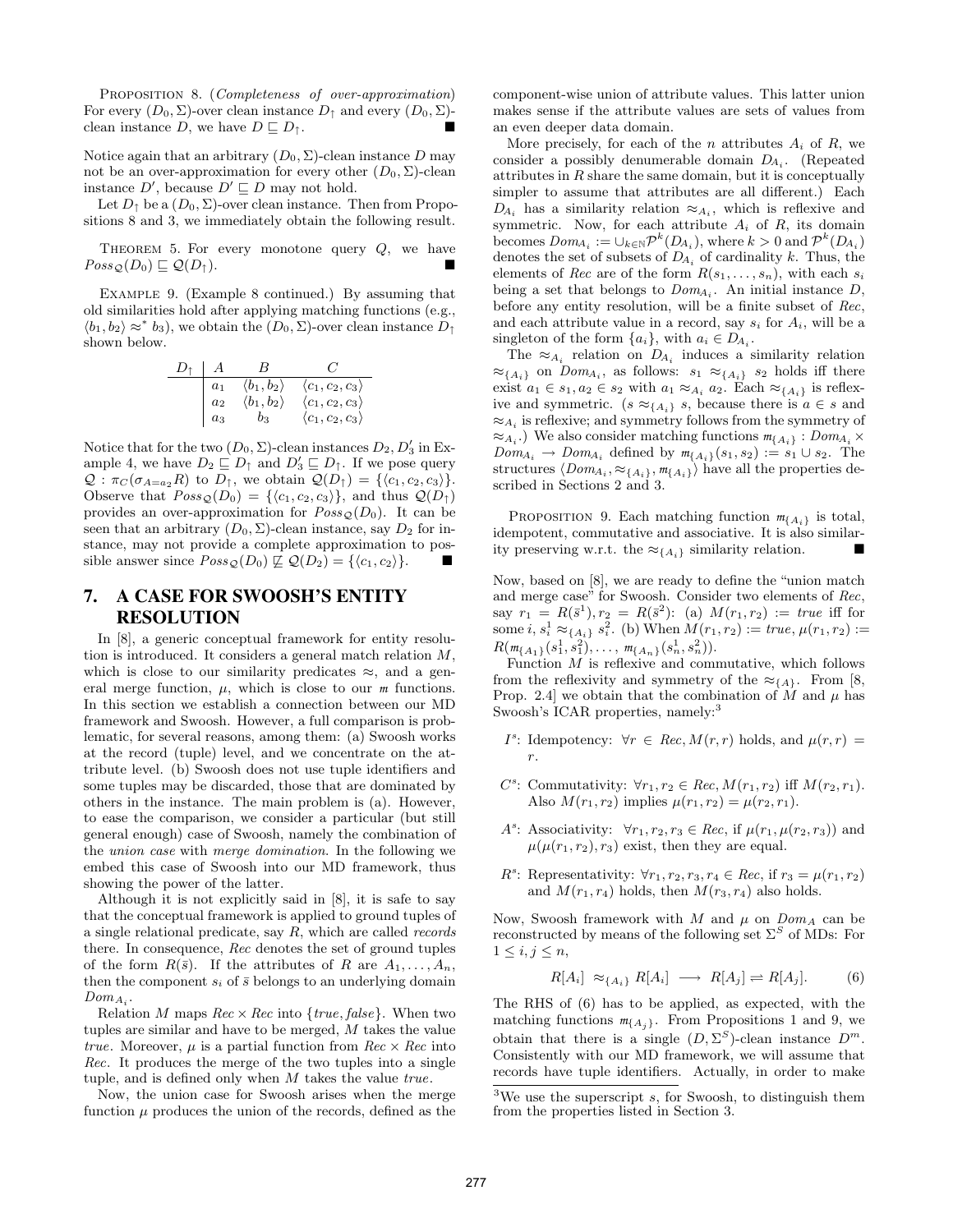more clear the comparison between the two frameworks, in this section and for the MD framework, we will use explicit tuple ids. They will be positioned in the first, extra attribute of each relation. When the MDs are applied, only the new version of a tuple is kept.

In the case of Swoosh, the application of  $\mu$  generates a new, merged tuple, but the old ones may stay. However, Swoosh applies a pruning process based on an abstract domination partial order between records,  $\preceq^S$ . The framework concentrates mostly on the merge domination relation  $\leq$ , which is defined by:

$$
r_1 \leq r_2 \iff M(r_1, r_2) = \text{true} \text{ and } \mu(r_1, r_2) = r_2. \tag{7}
$$

The  $I^s C^s A^s R^s$  properties make  $\leq$  a partial order with some pleasant and expected monotonicity properties [8].

According to Section 3, we may consider each of the partial orders  $\preceq_{\{A_i\}}$  on the  $Dom_{A_i}: s \preceq_{\{A_i\}} s' : \Leftrightarrow m_{\{A_i\}}(s, s') =$ s'. They induce a  $\preceq$  relation on Rec (cf. Definition 2).

PROPOSITION 10. The general dominance relation  $\preceq$  on Rec coincides with the merge domination relation  $\leq$  obtained from  $M$  and  $\mu$ .

Given a dirty instance  $D$ , it is a natural question to ask about the relationship between the clean instance  $D^m$  obtained under our approach, by enforcing the above MDs, and the *entity resolution* instance  $D^s$  obtained directly via Swoosh. The entity resolution  $D^s$  is defined in [8, Def. 2.3] through the conditions: 1.  $D^s \subseteq \overline{D}$ . 2.  $\overline{D} \leq D^s$ . 3.  $D^s$ is ⊆-minimal for the two previous conditions. Here, the  $partial-order \leq between instances is induced by the partial$ order  $\leq$  between records as in Definition 2. Instance  $\bar{D}$  is the merge closure of D, i.e., the  $\subseteq$ -minimal instance that includes D and is closed under M:  $r_1, r_2 \in \overline{D}$  and  $M(r_1, r_2) =$  $true \Rightarrow \mu(r_1, r_2) \in \overline{D}$ .

Notice that, in order to obtain  $D^m$ , tuple identifiers are introduced and kept, whereas under Swoosh, there are no tuple identifiers and new tuples are generated (via  $\mu$ ) and some are deleted (those ≤-dominated by other tuples). In consequence, the elements of  $D$  and  $D^m$  under the MD framework are of the form  $R(t, s_1, \ldots, s_n)$ , and those in D and  $D^s$  under Swoosh are the records r of the form  $R(s_1, \ldots, s_n)$ . Since t is a tuple identifier, for every  $R(t, s_1, \ldots, s_n)$ ,  $r(t)$  denotes the record  $R(s_1, \ldots, s_n)$ .

PROPOSITION 11. (a) For every r in  $D^s$  there is a tuple in  $D^m$  with tuple identifier t, such that  $r(t) = r$ . (b) For every tuple  $t \in D^m$ , there is a record  $r \in D^s$ , such that  $r(t) \leq r$ .

#### 8. CONCLUSIONS

The introduction of matching dependencies (MDs) in [17] has been a valuable addition to data quality and data cleaning research. They can be regarded as data quality constraints that are declarative in nature and are based on a precise model-theoretic semantics. They are bound to play an important role in database research and practice, together (and in combination) with classical integrity constraints.

In this work we have made several contributions to the semantics of matching dependencies. We have refined the original semantics introduced in [18], addressing some important open issues, but we have also introduced into the semantic framework the notion of matching function. This is an important ingredient in entity resolution since matching functions indicate how attribute values have to be merged or identified.

The matching functions, under certain natural assumptions, induce lattice-theoretic structures in the attributes' domains. This led us to introduce a partial order of domination between instances, and allowed us to compare them in terms of information content. The same domination order was then applied to sets of query answers. We also investigated the interaction of matching functions with similarity relations in the attribute domains.

On the basis of all these notions, we defined the class of clean instances for a given dirty instance. They are the intended and admissible instances that could be obtained after enforcing the matching dependencies. The clean instances were defined by means of a chase-like procedure that enforces the MDs, while not making unjustified changes on other attribute values. The chase procedure stepwise improves the information content as related to the domination order.

The notion of clean answer to a query posed to the dirty database was defined as a pair formed by a lower and an upper bound in terms of information content for the query answers. In this context we studied the notion of monotone query w.r.t. to the domination order and how to relax a query into a monotone one that provides more informative answer than the original one.

The domination-monotone relational query language introduced uses the lattice-theoretic structure of the domains, and is interesting in its own right. It certainly deserves further investigation, independently of MDs. It is an interesting open question to explore its connections with querying databases over partially ordered domains, with incomplete or partial information [31, 23, 28, 27], with query relaxation in general [26, 20], and with relational languages based on similarity relations [24].

We addressed some problems around the enforcement of a set of matching dependencies for purposes of data cleaning based on the original proposal of [17, 18], by explicitly making use of matching functions. We studied issues such as the existence and uniqueness of clean instances, the computational cost of computing them, and the complexity of computing clean answers. We identified cases where clean query answering is tractable, e.g., when there is a single clean instance. However, we established that this problem is intractable in general. We proposed polynomial time approximations.

Identifying other tractable cases and more efficient approaches to the intractable ones is part of ongoing research. We are currently investigating the use of logic programs with stable model semantics in the specification of clean instances and in clean query answering. This idea has been investigated in consistent query answering and has led to useful insights and implementations [4, 21, 7, 15, 13]. This route would avoid the explicit computation of the clean instances, and clean query answering could be done on top of the program. However, the lattice-theoretic structure of the domains and the domination order create a scenario that is substantially different from the one encountered in database repairs w.r.t. classical integrity constraints.

Acknowledgments. This work was supported by NSERC Strategic Network on Business Intelligence (BIN ADC01) and NSERC/IBM CRDPJ/371084-2008, which is gratefully